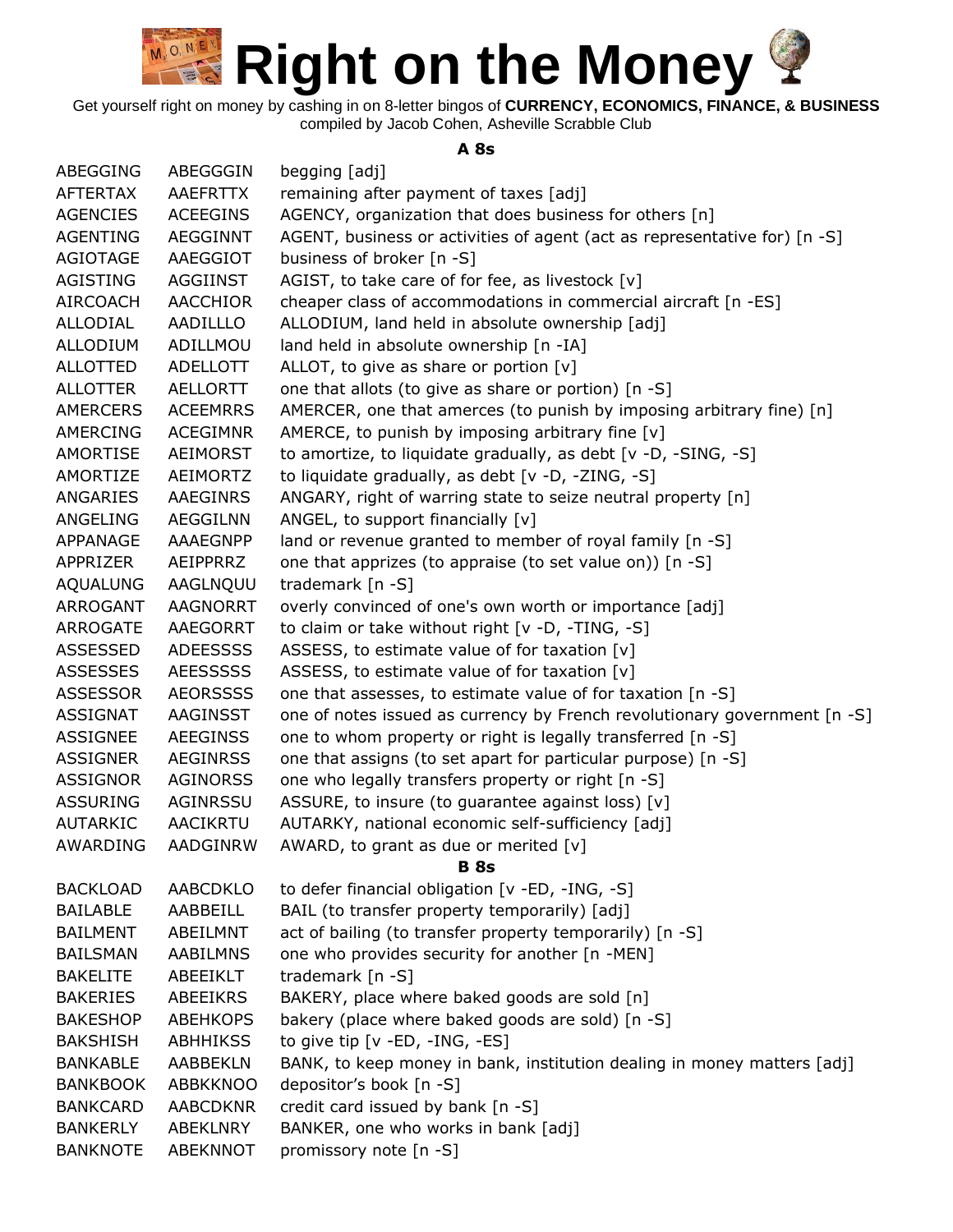| <b>BANKROLL</b> | <b>ABKLLNOR</b> | to fund, to provide money for [v -ED, -ING, -S]                                       |
|-----------------|-----------------|---------------------------------------------------------------------------------------|
| <b>BANKRUPT</b> | ABKNPRTU        | to impoverish [v -ED, ING, -S]                                                        |
| <b>BARTERED</b> | ABDEERRT        | BARTER, to trade, to give in exchange for another commodity [v]                       |
| <b>BARTERER</b> | ABEERRRT        | one that barters, to trade, to give in exchange for another commodity [n -S]          |
| <b>BEGGARED</b> | ABDEEGGR        | BEGGAR, to impoverish [v]                                                             |
| <b>BEGGARLY</b> | ABEGGLRY        | very poor [adj]                                                                       |
| <b>BEHOLDEN</b> | <b>BDEEHLNO</b> | indebted, owing something to another [adj]                                            |
| <b>BENADRYL</b> | ABDELNRY        | trademark $[n -S]$                                                                    |
| <b>BENEFICE</b> | <b>BCEEEFIN</b> | to endow with land $[v -D, -CING, -S]$                                                |
| <b>BEQUEATH</b> | ABEEHQTU        | to grant by testament [v -ED, -ING, -S]                                               |
| <b>BILLABLE</b> | ABBEILLL        | BILL, to present statement of costs to [adj]                                          |
| <b>BIRROTCH</b> | <b>BCHIORRT</b> | birr, monetary unit of Ethiopia [n]                                                   |
| <b>BLUDGING</b> | <b>BDGGILNU</b> | BLUDGE, to avoid work [v]                                                             |
| <b>BLUEBEAT</b> | ABBEELTU        | ska (popular music of Jamaica) [n -S]                                                 |
| <b>BOARDING</b> | ABDGINOR        | BOARD, to take meals for fixed price [v]                                              |
| <b>BOARDMAN</b> | <b>AABDMNOR</b> | board member [n -MEN]                                                                 |
| <b>BONUSING</b> | <b>BGINNOSU</b> | act of subsidizing something [n -S]                                                   |
| <b>BOODLING</b> | <b>BDGILNOO</b> | BOODLE, to take bribes [v]                                                            |
| <b>BOOKABLE</b> | ABBEKLOO        | BOOK, to engage services [adj]                                                        |
| <b>BOOKSHOP</b> | <b>BHKOOOPS</b> | store where books are sold [n -S]                                                     |
| <b>BOOKWORK</b> | <b>BKKOOORW</b> | keeping of records of accounts [n -S]                                                 |
| <b>BOOMIEST</b> | <b>BEIMOOST</b> | BOOMY, prospering [adj]                                                               |
| <b>BOOMTOWN</b> | <b>BMNOOOTW</b> | prospering town [n -S]                                                                |
| <b>BOONLESS</b> | <b>BELNOOSS</b> | having no boon (timely benefit)                                                       |
| <b>BORDELLO</b> | <b>BDELLOOR</b> | brothel (house of prostitution) [n -S]                                                |
| <b>BORROWED</b> | <b>BDEOORRW</b> | BORROW, to take on loan [v]                                                           |
| <b>BORROWER</b> | <b>BEOORRRW</b> | one that borrows, to take on loan [n -S]                                              |
| <b>BOTANICA</b> | AABCINOT        | shop that sells herbs and magic charms [n -S]                                         |
| <b>BOUGHTEN</b> | <b>BEGHNOTU</b> | purchased [adj]                                                                       |
| <b>BOUNTIED</b> | <b>BDEINOTU</b> | BOUNTY [adj]                                                                          |
| <b>BOUNTIES</b> | <b>BEINOSTU</b> | BOUNTY, reward                                                                        |
| <b>BOUTIQUE</b> | <b>BEIOQTUU</b> | small shop [n -S]                                                                     |
| <b>BRASSAGE</b> | <b>AABEGRSS</b> | fee for coining money [n -S]                                                          |
| <b>BROCKAGE</b> | <b>ABCEGKOR</b> | imperfectly minted coin [n -S]                                                        |
| <b>BROKERED</b> | <b>BDEEKORR</b> | BROKER, to act as broker, agent who buys and sells stocks [v]                         |
| <b>BUCKSHEE</b> | <b>BCEEHKSU</b> | something extra obtained free [n -S]                                                  |
| <b>BUDGETED</b> | <b>BDDEEGTU</b> | BUDGET, to estimate expenditures [v]                                                  |
| <b>BUDGETER</b> | <b>BDEEGRTU</b> | one that budgets (to estimate expenditures) [n -S]                                    |
| <b>BUMMING</b>  | <b>BGIMMNU</b>  | BUM, to live idly [v]                                                                 |
| <b>BUNCOING</b> | <b>BCGINNOU</b> | BUNCO, to swindle, to take money or property from by fraudulent means $[v]$           |
| <b>BUNKOING</b> | <b>BGIKNNOU</b> | bunko, to bunco, to swindle, to take money or property from by fraudulent means $[v]$ |
| <b>BUSINESS</b> | <b>BEINSSSU</b> | occupation, profession, or trade [n -ES]                                              |
| <b>BUSTLING</b> | <b>BGILNSTU</b> | BUSTLE, to move energetically [v]                                                     |
|                 |                 | <b>C8S</b>                                                                            |
| <b>CABOTAGE</b> | AABCEGOT        | coastal trade [n -S]                                                                  |
| <b>CADASTER</b> | <b>AACDERST</b> | public record of land ownership [n -S]                                                |
| <b>CADASTRE</b> | <b>AACDERST</b> | cadaster (public record of land ownership) [n -S]                                     |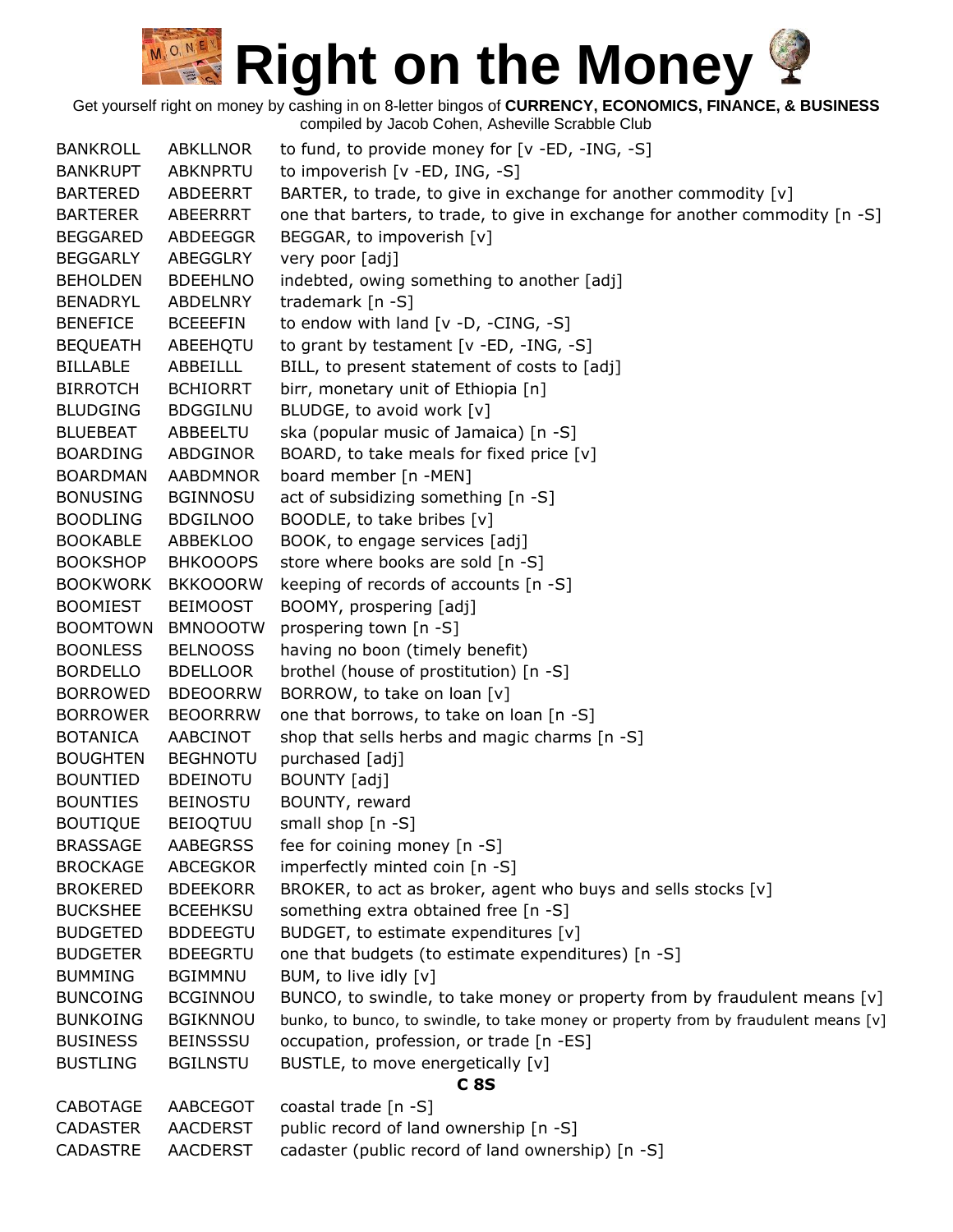Get yourself right on money by cashing in on 8-letter bingos of **CURRENCY, ECONOMICS, FINANCE, & BUSINESS**

compiled by Jacob Cohen, Asheville Scrabble Club

CANDYMAN AACDMNNY one who sells illegal drugs [n -MEN] CARETAKE AACEEKRT to take care of someone else's house or land [v -TOOK, -N, -KING, -S] CASHBACK AABCCHKS incentive of cash given back to purchaser [n -S] CASHBOOK ABCHKOOS book of monetary records [n -S] CASHLESS ACEHLSSS having no cash [adj] CATHOUSE ACEHOSTU brothel (house of prostitution) [n -S] CHAFFIER ACEFFHIR CHAFFY, worthless [adj] CHANDLER ACDEHLNR dealer in provisions [n -S] CHANTAGE AACEGHNT blackmail [n -S] CHARTISM ACHIMRST use of financial charts to predict future trends [n -S] CHEAPEST ACEEHPST CHEAP, inexpensive [adj] CHEAPISH ACEHHIPS somewhat cheap [adj] CHEATING ACEGHINT CHEAT, to defraud, to swindle, to take money or property from by fraudulent means [v] CHECKOFF CCEFFHKO method of collecting union dues [n -S] CHECKSUM CCEHKMSU sum derived from bits of computer data [n -S] CHHERTUM CEHHMRTU CHETRUM, monetary unit of Bhutan [n] CHOUSING CGHINOSU CHOUSE, to swindle, to take money or property from by fraudulent means  $[v]$ CHOWSING CGHINOSW CHOWSE, to chouse, to swindle, to take money or property from by fraudulent means [v] CINEPLEX CEEILNPX trademark [n -ES] CLAIMANT AACILMNT one that asserts right to title [n -S] CLAIMING ACGIILMN CLAIM, to demand as one's due [v] CLAQUEUR ACELQRUU member of claque [n -S] CLAWBACK AABCCKLW money taken back by taxation [n -S] CLERKDOM CDEKLMOR status or function of clerk [n -S] CLERKING CEGIKLNR CLERK, to serve as clerk (office worker) [v] CLERKISH CEHIKLRS resembling or suitable to clerk [adj] CLIENTAL ACEILLNT CLIENT, customer (one who buys something) [adj] CLOCHARD ACCDHLOR vagrant (wanderer with no apparent means of support) [n -S] CLOSEOUT CELOOSTU clearance sale [n -S] CLOTHIER CEHILORT one who makes or sells clothing [n -S] CLUBHAUL ABCHLLUU to put vessel about [v -ED, -ING, -S] COASSUME ACEMOSSU to assume together [v -D, -MING, -S] COASTING ACGINOST coastal trade [n -S] CODEBTOR BCDEOORT one that shares debt [n -S] COEMPLOY CELMOOPY to employ together [v -ED, -ING, -S] COEMPTED CDEEMOPT COEMPT, to buy up entire supply of product [v] COFFERED CDEEFFOR COFFER, to put in strongbox [v] COINABLE ABCEILNO COIN, to make coins, metal currency [adj] COINSURE CEINORSU to insure with another [v -D, -RING, -S] COINVEST CEINOSTV to invest jointly [v -ED, -ING, -S] COLESSEE CEEELOSS joint lessee [n -S] COLESSOR CELOORSS joint lessor [n -S] COLLEGER CEEGLLOR student supported by funds from his college [n -S] COLONIES CEILNOOS COLONY, group of emigrants living in new land [n] COLONISE CEILNOOS to colonize (to establish colony) [v -D, -SING, -S] COLONIST CILNOOST one who settles colony (group of emigrants living in new land) [n -S] COLONIST CILNOOST one who settles colony (group of emigrants living in new land) [n -S]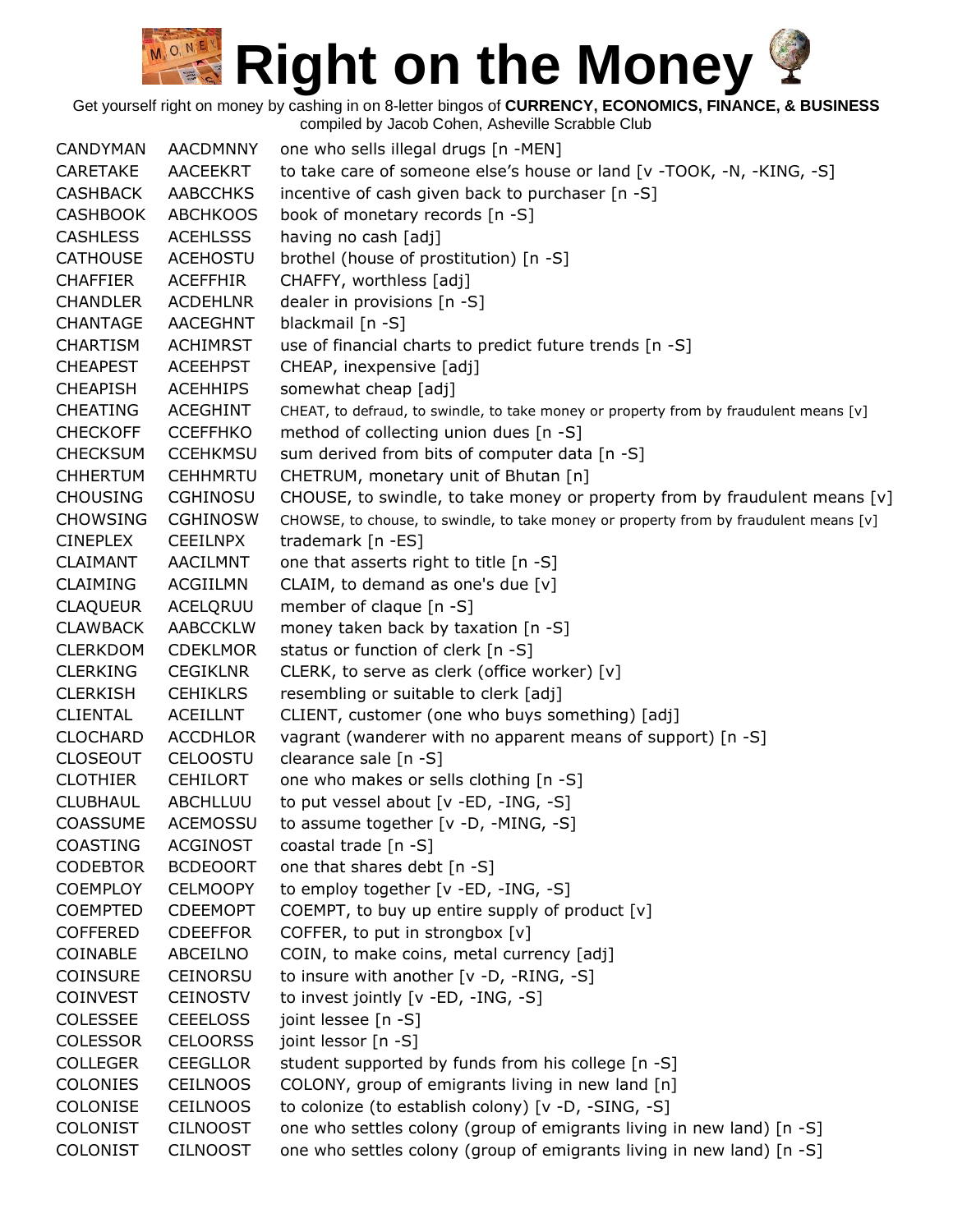Get yourself right on money by cashing in on 8-letter bingos of **CURRENCY, ECONOMICS, FINANCE, & BUSINESS**

compiled by Jacob Cohen, Asheville Scrabble Club COLONIZE CEILNOOZ to establish colony [v -D, -ZING, -S] COMAKING ACGIKMNO COMAKE, to serve as comaker for another's loan [v] COMEBACK ABCCEKMO return to former prosperity [n -S] COMMUTER CEMMORTU one that commutes (to exchange (to give and receive reciprocally)) [n -S] CONDORES CDENOORS condor, coin of Chile [n] CONTANGO ACGNNOOT postponement of transfer of stock [n -S] CONTEMPT CEMNOPTT feeling of one who views something as mean, vile, or worthless [n -S] COOKSHOP CHKOOOPS shop that sells cooked food [n -S] COPATRON ACNOOPRT fellow patron [n -S] COPYHOLD CDHLOOPY type of ownership of land [n -S] COPYLEFT CEFLOPTY license that allows free use of copyrighted software COREDEEM CDEEEMOR to redeem jointly [v -ED, -ING, -S] CORODIES CDEIOORS corody, allowance of food or clothing [n] CORSETRY CEORRSTY work of making corsets [n -RIES] COSIGNED CDEGINOS COSIGN, to sign jointly [v] COSIGNER CEGINORS one that cosigns (to sign jointly) [n -S] COSTLESS CELOSSST free of charge [adj] COSTLIER CEILORST COSTLY, expensive [adj] COTENANT ACENNOTT one who is tenant with another in same place [n -S] COVENANT ACENNOTV to enter into binding agreement [v -ED, -ING, -S] CRAMMING ACGIMMNR fraudulent adding to charges of phone bill [n -S] CREAMERY ACEEMRRY dairy (establishment dealing in milk products) [n -RIES] CREDITOR CDEIORRT one to whom money is owed [n -S] CROPLESS CELOPRSS being without crops (agricultural produce) [adj] CRUMMIER CEIMMRRU off little or no value [adj] CRUMMILY CILMMRUY of little or no value [adv] CRUZEIRO CEIORRUZ former monetary unit of Brazil [n -S] CUPIDITY CDIIPTUY greed, lust [n -TIES] CURRENCY CCENRRUY money, official medium of exchange and measure of value [n -CIES] CURRIERY CEIRRRUY shop of currier [n -RIES] CURRYING CGINRRUY CURRY, to prepare leather for use or sale [v] CUSTOMER CEMORSTU one who buys something [n -S] CUTPURSE CEPRSTUU pickpocket [n -S] CYCLICAL ACCCILLY stock whose earnings fluctuate widely [n -S] **D 8s** DADDLING ADDDGILN DADDLE, to diddle, to swindle, to take money or property from by fraudulent means [v] DAIRYING ADGIINRY business of dairy [n -S] DAIRYMAN AADIMNRY man who works or owns dairy (establishment dealing in milk products) [n -MEN] DANEGELD ADDEEGLN annual tax in medieval England [n -S] DANEGELT ADEEGLNT danegeld, annual tax in medieval England [n -S] DEADBEAT AABDDEET loafer (one that loafs (to pass time idly)) [n -S] DEBITING BDEGIINT DEBIT, to charge with debt [v] DEBTLESS BDEELSST DEBT, something that is owed [adj] DECENARY ACDEENRY tithing, act of levying tithes [n -RIES] DEFRAYAL AADEFLRY act of defraying (to pay (to give money or something of value in exchange for goods or services)) [n -S] DEFRAYED ADDEEFRY DEFRAY, to pay, to give money or something of value in exchange for goods or services [v] DEFRAYER ADEEFRRY one that defrays, to pay, [n -S]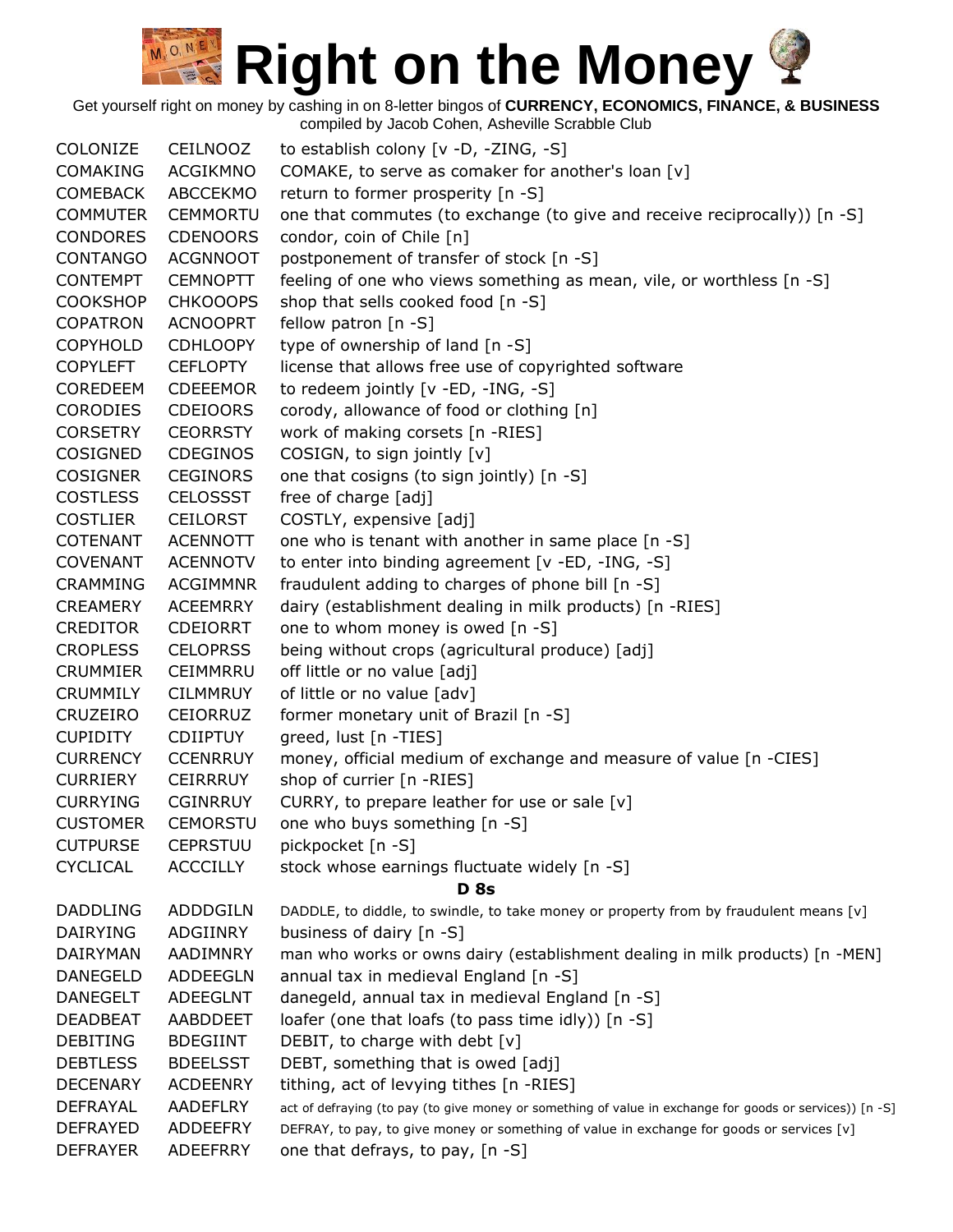Get yourself right on money by cashing in on 8-letter bingos of **CURRENCY, ECONOMICS, FINANCE, & BUSINESS** compiled by Jacob Cohen, Asheville Scrabble Club

DEFUNDED DDDEEFNU DEFUND, to withdraw funding for [v] DEMERGER DEEEGMRR to demerge (to remove division from corporation) [v -D, -GING, -S] DEMISING DEGIIMNS DEMISE, to bequeath [v] DENARIUS ADENIRSU coin of ancient Rome [n -II] DESERVER DEEERRSV one that deserves (to be entitled to or worthy of) [n -S] DETAINER ADEEINRT unlawful withholding of another's property [n -S] DETOURED DDEEORTU DETOUR, to take indirect route [v] DEVESTED DDEEESTV DEVEST, to divest (to strip or deprive of anything) [v] DIABLERY ABDEILRY sorcery (alleged use of supernatural powers) [n -RIES] DICKERED CDDEEIKR DICKER, to bargain (to discuss terms for selling or buying) [v] DICKERER CDEEIKRR one who dickers (to bargain (to discuss terms for selling or buying)) [n -S] DIDDLING DDDGIILN DIDDLE, to swindle, to take money or property from by fraudulent means [v] DIOBOLON BDILNOOO diobol, coin of ancient Greece [n -S] DISBURSE BDEIRSSU to pay out [v -D, -SING, -S] DISCOUNT CDINOSTU to reduce price of [v -ED, -ING, -S] DISENDOW DDEINOSW to deprive of endowment [v -ED, -ING, -S] DISHERIT DEHIIRST to deprive of inheritance [v -ED, -ING, -S] DISOWNED DDEINOSW DISOWN, to deny ownership of [v] DISOWNER DEINORSW one that disowns (to deny ownership of) [n -S] DISSAVER ADEIRSSV one that dissaves (to use savings for current expenses) [n -S] DISTRAIN ADIINRST to seize and hold property as security [v -ED, -ING, -S] DISVALUE ADEILSUV to treat as of little value [v -D, -UING, -S] DIVESTED DDEEISTV DIVEST, to strip or deprive of anything [v] DIVIDEND DDDEIINV quantity to be divided [n -S] DOBLONES BDELNOOS doblon, former gold coin of Spain and Spanish America [n] DOMINIUM DIIMMNOU right of ownership and control of property [n -S] DONATING ADGINNOT DONATE, to contribute [v] DONATION ADINNOOT something donated (to contribute) [n -S] DONATIVE ADEINOTV donation (something donated (to contribute)) [adj] DOTATION ADINOOTT endowment [n -S] DOUBLOON BDLNOOOU former Spanish gold coin [n -S] DOWERIES DEEIORSW DOWERY, dowry, money or property wife brings to her husband at marriage [n] DOWERING DEGINORW DOWER, to provide with dowry [v] DOWNRATE ADENORTW to make lower in value [v -D, -TING, -S] DOWNTICK CDIKNOTW stock market transaction [n -S] DOWNTOWN DNNOOTWW business district of city [n -S] DOWNTURN DNNORTUW downward turn [n -S] DRABBING ABBDGINR DRAB, to consort with prostitutes [v] DRAFFIER ADEFFIRR DRAFFY, worthless [adj] DRAFFISH ADFFHIRS draffy (worthless) [adj] DRAMSHOP ADHMOPRS barroom (room where liquor is sold) [n -S] DROSSIER DEIORRSS DROSSY, worthless [adj] DUMPSTER DEMPRSTU trademark [n -S] DUOPSONY DNOOPSUY market condition existing when there are two buyers only [n -NIES] DURABLES ABDELRSU durable goods [n DURABLES] DUTIABLE ABDEILTU subject to import tax [adj]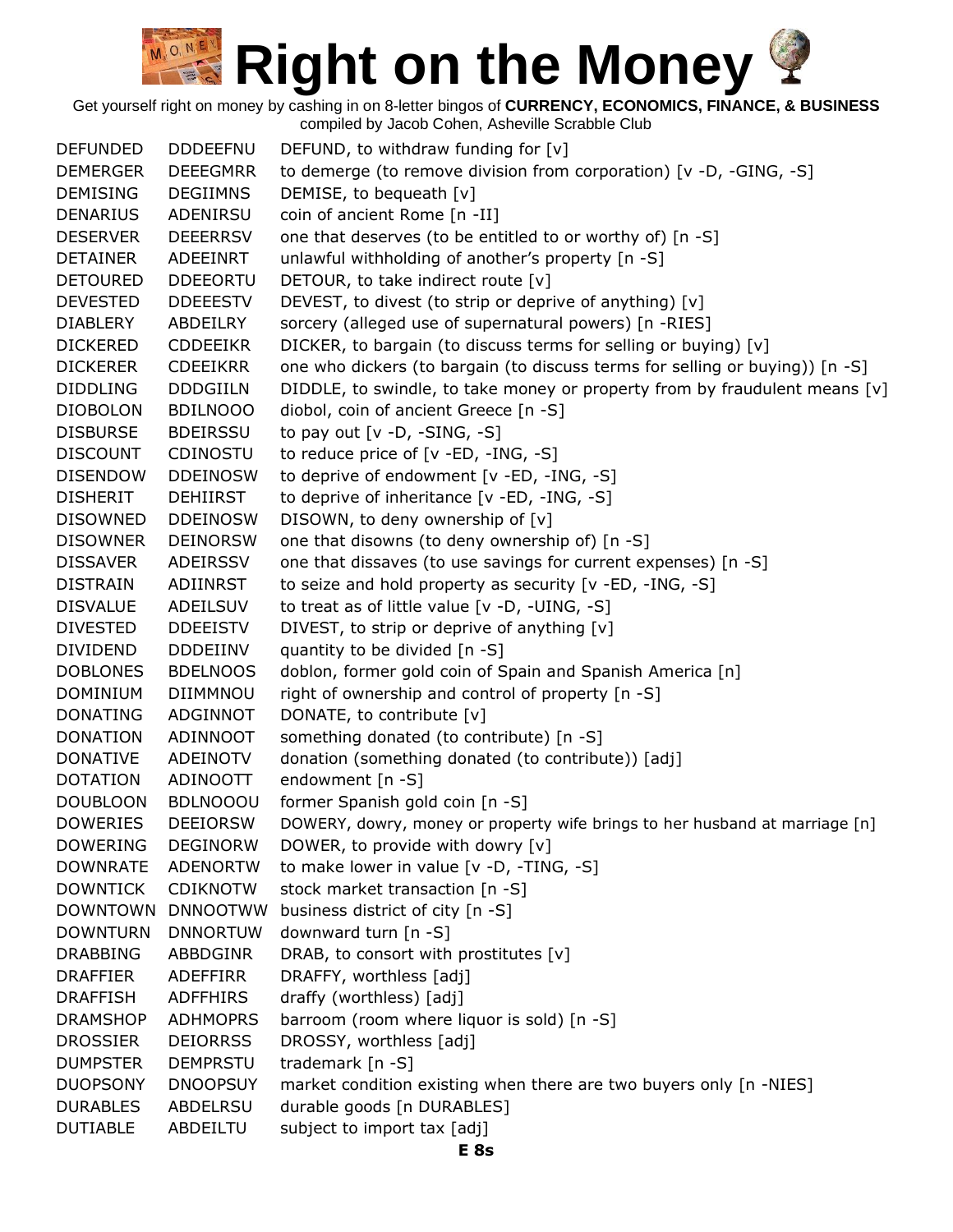Get yourself right on money by cashing in on 8-letter bingos of **CURRENCY, ECONOMICS, FINANCE, & BUSINESS**

| <b>EARNINGS</b> | <b>AEGINNRS</b> | something earned [n]                                                            |
|-----------------|-----------------|---------------------------------------------------------------------------------|
| <b>EASEMENT</b> | AEEEMNST        | relief, aid in form of money or necessities [n -S]                              |
| <b>ECONOBOX</b> | <b>BCENOOOX</b> | small economical car [n -ES]                                                    |
| <b>ECONOMIC</b> | <b>CCEIMNOO</b> | pertaining to financial matters [adj]                                           |
| <b>ELDORADO</b> | <b>ADDELOOR</b> | place of great abundance [n -S]                                                 |
| <b>ELEGANCE</b> | <b>ACEEEGLN</b> | tasteful opulence [n -S]                                                        |
| <b>ELEGANCY</b> | <b>ACEEGLNY</b> | elegance (tasteful opulence) [n -CIES]                                          |
| EMBEZZLE        | <b>BEEELMZZ</b> | to appropriate fraudulently tos one's use [v -D, -LING, -S]                     |
| <b>EMPLOYED</b> | <b>DEELMOPY</b> | EMPLOY, to hire, to engage services of for payment [v]                          |
| <b>EMPLOYER</b> | <b>EELMOPRY</b> | one that employs, to hire, to engage services of for payment [n -S]             |
| <b>EMPORIUM</b> | <b>EIMMOPRU</b> | trading or market center [n -S or -IA]                                          |
| <b>ENCASHED</b> | <b>ACDEEHNS</b> | ENCASH, to cash, to convert into cash, ready money [v]                          |
| <b>ENCASHES</b> | <b>ACEEHNSS</b> | ENCASH, to cash, to convert into cash, ready money [v]                          |
| <b>ENCUMBER</b> | <b>BCEEMNRU</b> | to hinder in action or movement [v -ED, -ING, -S]                               |
| <b>ENDORSEE</b> | <b>DEEENORS</b> | one to whom document is transferred by endorsement [n -S]                       |
| <b>ENDORSER</b> | <b>DEENORRS</b> | one that endorses (to sign back of negotiable document) [n -S]                  |
| <b>ENDORSOR</b> | <b>DENOORRS</b> | endorser (one that endorses (to sign back of negotiable document)) [n -S]       |
| <b>ENDOWING</b> | <b>DEGINNOW</b> | ENDOW, to provide with something [v]                                            |
| <b>ENGAGING</b> | AEGGGINN        | ENGAGE, to employ, to hire, to engage services of for payment [v]               |
| <b>ENSLAVER</b> | <b>AEELNSV</b>  | one that enslaves (to make slave of (one who is owned by another)) [n -S]       |
| <b>ENTAILED</b> | ADEEILNT        | ENTAIL, to restrict inheritance of to specified line of heirs [v]               |
| <b>ENTAILER</b> | AEEILNRT        | one that entails (to restrict inheritance of to specified line of heirs) [n -S] |
| <b>EQUITIES</b> | EEIIQSTU        | EQUITY, fairness or impartiality [n]                                            |
| <b>ESCOTING</b> | <b>CEGINOST</b> | ESCOT, to provide support for $[v]$                                             |
| <b>ESCROWED</b> | <b>CDEEORSW</b> | ESCROW, to place in custody of third party [v]                                  |
| <b>ESTIMATE</b> | AEEIMSTT        | to make approximate judgment of [v -D, -TING, -S]                               |
| <b>ESURIENT</b> | <b>EEINRSTU</b> | greedy (marked by greed) [adj]                                                  |
| <b>EUROLAND</b> | ADELNORU        | eurozone (area formed by countries using euro) [n -S]                           |
| <b>EUROZONE</b> | <b>EENOORUZ</b> | area formed by countries using euro [n -S]                                      |
| <b>EVALUATE</b> | AAEELTUV        | to determine value of $[v -D, -TING, -S]$                                       |
| <b>EXACTING</b> | <b>ACEGINTX</b> | EXACT, to force payment or yielding of $[v]$                                    |
| <b>EXACTION</b> | <b>ACEINOTX</b> | act of exacting, to force payment or yielding of [n -S]                         |
| <b>EXEMPTED</b> | <b>DEEEMPTX</b> | EXEMPT, to free from obligation required of others [v]                          |
| <b>EXERGUAL</b> | AEEGLRUX        | EXERGUE, space on coin [adj]                                                    |
| <b>EXIGIBLE</b> | <b>BEEEGIIL</b> | liable to be demanded [adj]                                                     |
| <b>EXONUMIA</b> | AEIMNOUX        | collectible items other than coins or paper money [n]                           |
| <b>EXPENDER</b> | <b>DEEENPRX</b> | one that expends (to use up) [n -S]                                             |
| <b>EXPORTED</b> | <b>DEEOPRTX</b> | EXPORT, to send to other countries for commercial purposes [v]                  |
| <b>EXPORTER</b> | <b>EEOPRRTX</b> | one that exports (to send to other countries for commercial purposes) [n -S]    |
| <b>EXTORTED</b> | <b>DEEORTTX</b> | EXTORT, to obtain from person by violence or intimidation [v]                   |
| <b>EXTORTER</b> | <b>EEORRTTX</b> | one that extorts (to obtain from person by violence or intimidation) [n -S]     |
|                 |                 | <b>F</b> 8s                                                                     |
| <b>FARRIERY</b> | AEFIRRRY        | trade of farrier (one that shoes horses) [n -RIES]                              |
| <b>FARTHING</b> | <b>AFGHINRT</b> | former British coin [n -S]                                                      |
| <b>FASTUOUS</b> | AFOSSTUU        | arrogant (overly convinced of one's own worth or importance) [adj]              |
| <b>FATSTOCK</b> | <b>ACFKOSTT</b> | livestock that is fat and ready for market [n -S]                               |
| <b>FEASANCE</b> | <b>AACEEFNS</b> | performance of condition, obligation, duty [n -S]                               |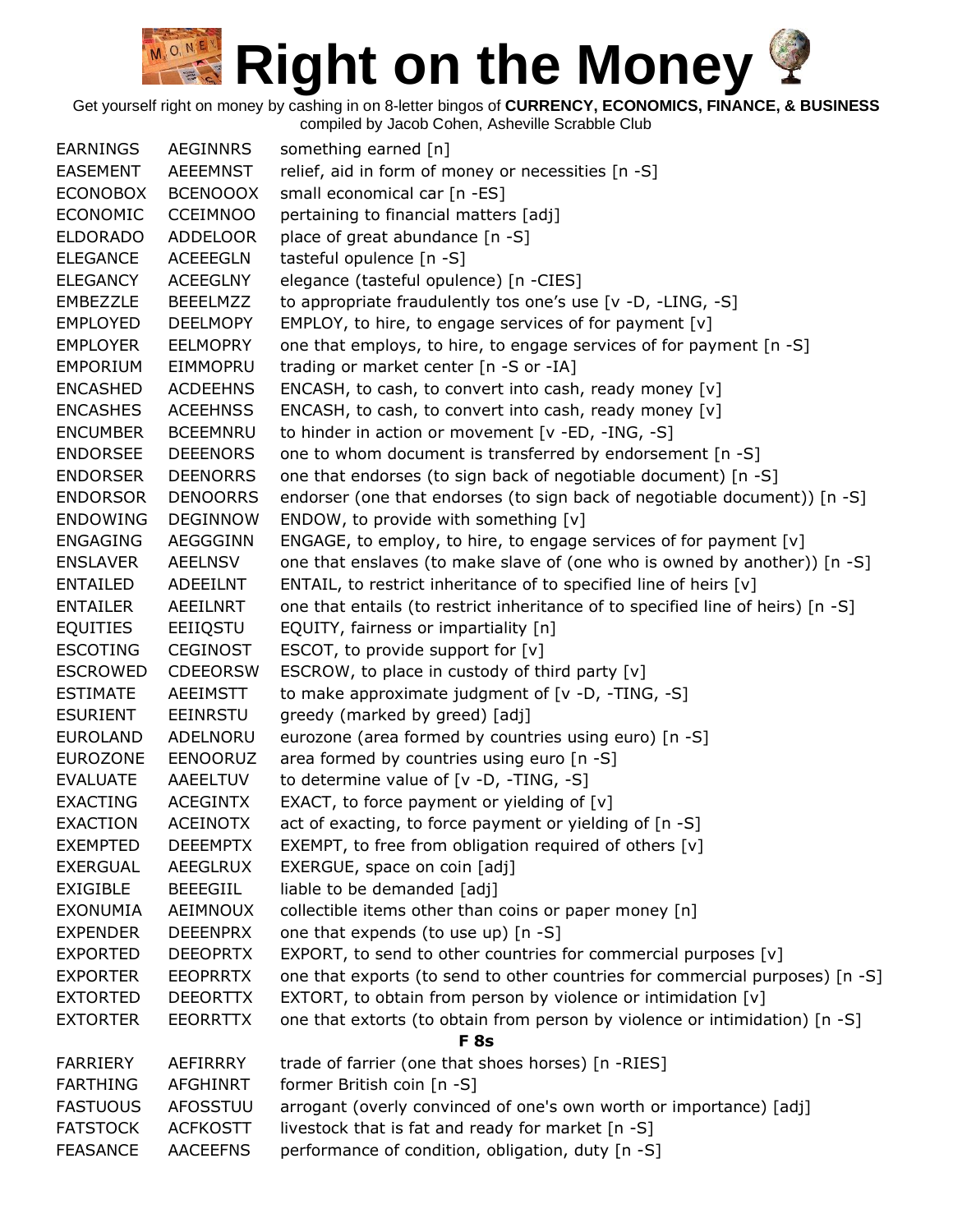Get yourself right on money by cashing in on 8-letter bingos of **CURRENCY, ECONOMICS, FINANCE, & BUSINESS**

| <b>FECKLESS</b> | <b>CEEFKLSS</b> | worthless [adj]                                                                 |
|-----------------|-----------------|---------------------------------------------------------------------------------|
| <b>FEEDABLE</b> | ABDEEEFL        | FEED, FEE, to pay fee (fixed charge) to [adj]                                   |
| <b>FEOFFING</b> | <b>EFFFGINO</b> | FEOFF, to grant fief (feudal estate) to [v]                                     |
| <b>FEUDALLY</b> | <b>ADEFLLUY</b> | FEUDAL, pertaining to political and economic system of medieval Europe [adv]    |
| <b>FIDUCIAL</b> | ACDFIILU        | based on faith or trust [adj]                                                   |
| <b>FILMGOER</b> | <b>EFGILMOR</b> | one that goes to see motion pictures [n -S]                                     |
| <b>FILMLAND</b> | ADFILLMN        | fildom (motion picture industry) [n -S]                                         |
| <b>FINEABLE</b> | ABEEFILN        | finable, subject to payment of fine [adj]                                       |
| FINNMARK        | AFIKMNNR        | finmark, former monetary unit of Finland [n -S]                                 |
| <b>FISCALLY</b> | <b>ACFILLSY</b> | with regard to financial matters [adv]                                          |
| <b>FISHWIFE</b> | <b>EFFHIISW</b> | woman who sells fish [n -IVES]                                                  |
| <b>FLAMENCO</b> | <b>ACEFLMNO</b> | strongly rhythmic style of dancing [n -S]                                       |
| <b>FLATMATE</b> | <b>AAEFLMTT</b> | one with whom apartment is shared [n -S]                                        |
| <b>FLIMFLAM</b> | AFFILLMM        | to swindle, [v -MMED, -MMING, -S]                                               |
| <b>FLORENCE</b> | <b>CEEFLNOR</b> | florin, former gold coin of Europe [n -S]                                       |
| <b>FORECAST</b> | <b>ACEFORST</b> | to estimate or calculate in advance [v -ED, -ING, -S]                           |
| <b>FRANKING</b> | <b>AFGIKNNR</b> | FRANK, to mark (piece of mail) for free delivery [v]                            |
| <b>FRANKLIN</b> | <b>AFIKLNNR</b> | medieval English landowner [n -S]                                               |
| <b>FREEBOOT</b> | <b>BEEFOORT</b> | to plunder (to rob of goods by force) [v -ED, -ING, -S]                         |
| <b>FREEHOLD</b> | <b>DEEFHLOR</b> | form of tenure of real property [n -S]                                          |
| <b>FREELOAD</b> | ADEEFLOR        | to live at expense of others [v -ED, -DING, -S]                                 |
| <b>FREEWARE</b> | <b>AEEEFRRW</b> | software distributed without charge [n -S]                                      |
| <b>FRUGALLY</b> | <b>AFGLLRUY</b> | thrifty [adv]                                                                   |
| <b>FUNDABLE</b> | <b>ABDEFLNU</b> | FUND, to provide money for [adj]                                                |
| <b>FUNGIBLE</b> | <b>BEFGILNU</b> | something that may be exchanged for equivalent unit [n -S]                      |
| <b>FURRIERY</b> | EFIRRRUY        | business of furrier [n -RIES]                                                   |
|                 |                 | G <sub>8s</sub>                                                                 |
| <b>GABELLED</b> | ABDEEGLL        | tax on salt [adj]                                                               |
| <b>GAGEABLE</b> | AABEEGGL        | GAGE, to pledge as security [adj]                                               |
| <b>GAINLESS</b> | <b>AEGILNSS</b> | profitless [adj]                                                                |
| <b>GAMBLING</b> | ABGGILMN        | GAMBLE, to play game of chance for money or valuables [v]                       |
| <b>GAMESTER</b> | <b>AEEGMRST</b> | gambler, one that gambles, to play game of chance for money or valuables [n -S] |
| <b>GAZUMPED</b> | <b>ADEGMPUZ</b> | GAZUMP, to cheat by raising price originally agreed upon [v]                    |
| <b>GAZUMPER</b> | AEGMPRUZ        | one that gazumps (to cheat by raising price originally agreed upon) [n -S]      |
| <b>GAZUNDER</b> | ADEGNRUZ        | to lower buyer's offer to seller of property [v -ED, -ING, -S]                  |
| <b>GEOPONIC</b> | <b>CEGINOOP</b> | pertaining to farming (business of operating farm) [adj]                        |
| <b>GIFTABLE</b> | ABEFGILT        | something appropriate for gift (something given without charge) [n -S]          |
| <b>GIFTWARE</b> | <b>AEFGIRTW</b> | wares suitable for gifts (something given without charge) [n -S]                |
| <b>GIVEABLE</b> | ABEEGILV        | GIVE, to transfer freely to another's possession [adj]                          |
| <b>GIVEAWAY</b> | AAEGIVWY        | something given away free of charge [n -S]                                      |
| <b>GIVEBACK</b> | ABCEGIKV        | worker's benefit given back to management [n -S]                                |
| <b>GOLCONDA</b> | <b>ACDGLNOO</b> | source of great wealth [n -S]                                                   |
| <b>GRANTING</b> | <b>AGGINNRT</b> | GRANT, to bestow upon [v]                                                       |
| <b>GRATUITY</b> | AGIRTTUY        | gift of money [n -TIES]                                                         |
| <b>GREEDIER</b> | <b>DEEEGIRR</b> | GREEDY, marked by greed (excessive desire for gain or wealth) [adj]             |
| <b>GREEDILY</b> | <b>DEEGILRY</b> | GREEDY, marked by greed (excessive desire for gain or wealth) [adv]             |
| <b>GRIFTING</b> | <b>FGGIINRT</b> | GRIFT, to swindle, to take money or property from by fraudulent means $[v]$     |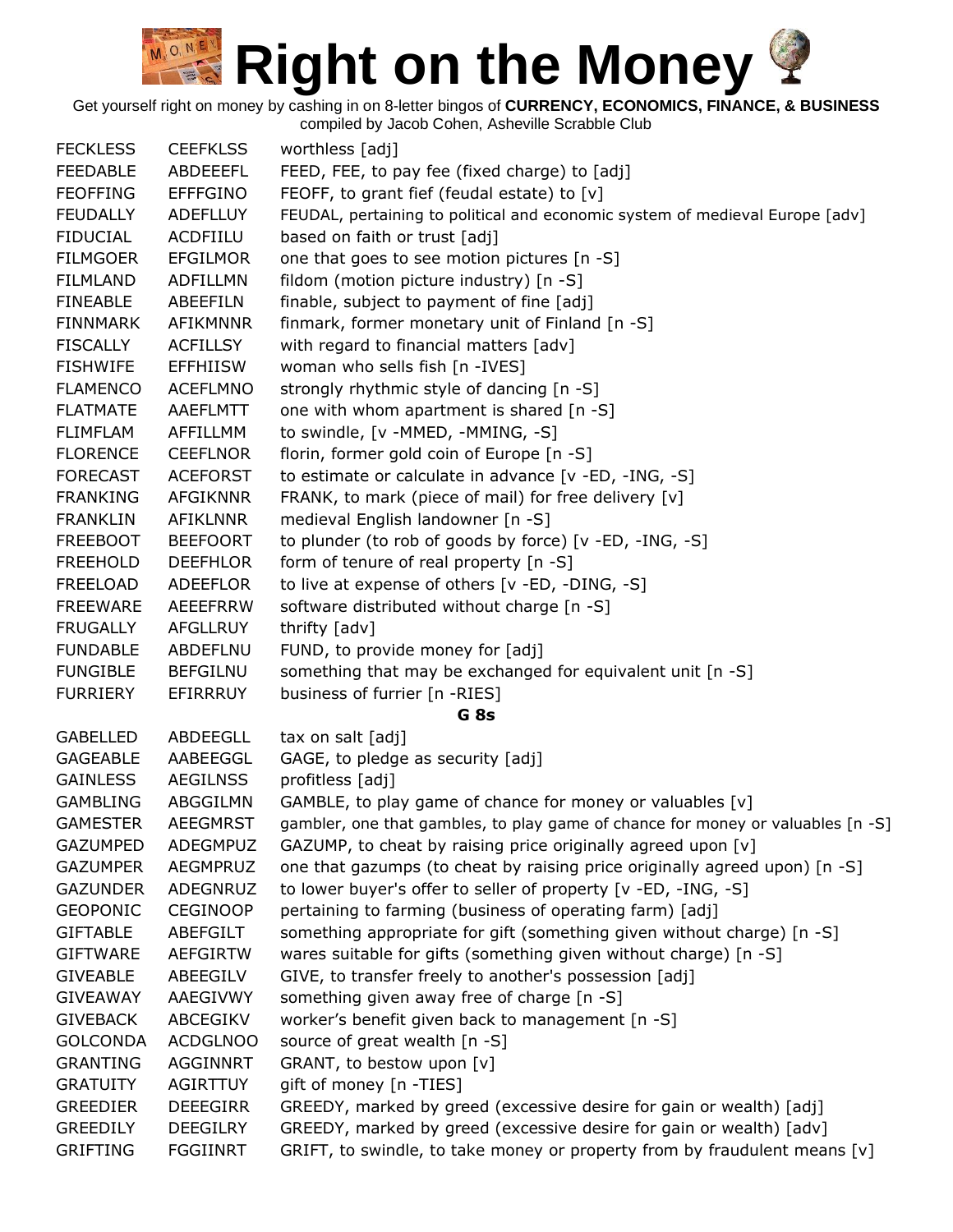| <b>GROGSHOP</b> | <b>GGHOOPRS</b> | groggery (barroom (room where liquor is sold)) [n -S]                                                          |
|-----------------|-----------------|----------------------------------------------------------------------------------------------------------------|
| <b>GROSCHEN</b> | <b>CEGHNORS</b> | formerly used Austrian coin [n GROSCHEN]                                                                       |
| <b>GROSSING</b> | <b>GGINORSS</b> | GROSS, to earn exclusive of deductions [v]                                                                     |
| <b>GUARANTY</b> | <b>AAGNRTUY</b> | to assume responsibility for quality of [v -TIED, -ING, -TIES]                                                 |
|                 |                 | <b>H</b> 8s                                                                                                    |
| <b>HACIENDA</b> | AACDEHIN        | estate $[n -S]$                                                                                                |
| <b>HAEREDES</b> | <b>ADEEEHRS</b> | HAERES, heres (heir) [n]                                                                                       |
| <b>HAGGLING</b> | <b>AGGGHILN</b> | bargaining about price [n -S] / HAGGLE, to bargain (to discuss terms for selling or buying) [v]                |
| <b>HALIEROV</b> | AEHILORV        | HALIER, former monetary unit of Slovakia [n]                                                                   |
| <b>HARDWARE</b> | <b>AADEHRRW</b> | metal goods [n -S]                                                                                             |
| <b>HARLOTRY</b> | <b>AHLORRTY</b> | prostitution [n -RIES]                                                                                         |
| <b>HARRYING</b> | <b>AGHINRRY</b> | HARRY, to pillage (to plunder (to rob of goods by force)) [v]                                                  |
| <b>HEIRLESS</b> | <b>EEHILRSS</b> | having no inheritor [adj]                                                                                      |
| <b>HEIRLOOM</b> | <b>EHILMOOR</b> | inherited possession [n -S]                                                                                    |
| <b>HEIRSHIP</b> | <b>EHHIIPRS</b> | right to inheritance [n -S]                                                                                    |
| <b>HELPDESK</b> | <b>DEEHKLPS</b> | service that helps customers with problems [n -S]                                                              |
| <b>HELPLINE</b> | <b>EEHILLNP</b> | telephone service that provides advice [n -S]                                                                  |
| <b>HERETRIX</b> | <b>EEHIRRTX</b> | heritrix (female heritor (one that inherits)) [n -ES, -ICES]                                                   |
| <b>HERITAGE</b> | AEEGHIRT        | something that is inherited [n -S]                                                                             |
| HERITRIX        | <b>EHIIRRTX</b> | female heritor (one that inherits (to receive by legal succession)) [n -ES or -ICES]                           |
| <b>HERRYING</b> | <b>EGHINRRY</b> | HERRY, to harry (to pillage (to plunder (to rob of goods by force))) [v]                                       |
| <b>HETAERIC</b> | <b>ACEEHIRT</b> | HETAERA, concubine [adj]                                                                                       |
| <b>HIGGLING</b> | <b>GGGHIILN</b> | HIGGLE, to haggle (to bargain (to discuss terms for selling or buying)) [v]                                    |
| <b>HIREABLE</b> | ABEEHILR        | HIRE, to engage services of for payment [adj]                                                                  |
| <b>HIRELING</b> | <b>EGHIILNR</b> | one that works for money only [n -S]                                                                           |
| <b>HITMAKER</b> | <b>AEHIKMRT</b> | musician who produces best-selling records [n -S]                                                              |
| <b>HOCKSHOP</b> | <b>CHHKOOPS</b> | pawnshop (place where things are pawned) [n -S]                                                                |
| <b>HONDLING</b> | <b>DGHILNNO</b> | HONDLE, to haggle (to bargain (to discuss terms for selling or buying)) $[v]$                                  |
| <b>HOOTCHES</b> | <b>CEHHOOST</b> | HOOTCH, hooch (cheap whiskey) [n]                                                                              |
| <b>HOTCHPOT</b> | <b>CHHOOPTT</b> | combining of properties in order to divide them equally among heirs [n -S]                                     |
| <b>HUBRISES</b> | <b>BEHIRSSU</b> | HUBRIS, arrogance (quality of being arrogant (overly convinced of one's own worth or importance)) [n]          |
| <b>HUCKSTER</b> | <b>CEHKRSTU</b> | to peddle (to travel about selling wares) [v -ED, -ING, -S]                                                    |
| <b>HYBRISES</b> | <b>BEHIRSSY</b> | HYBRIS, hubris (arrogance (quality of being arrogant (overly convinced of one's own worth or importance))) [n] |
| <b>HYPOTHEC</b> | <b>CEHHOPTY</b> | type of mortgage [n -S]                                                                                        |
|                 |                 | I8s                                                                                                            |
| ILLIQUID        | DIIILLQU        | not being cash [adj]                                                                                           |
| <b>IMPAWNED</b> | ADEIMNPW        | IMPAWN, to pawn (to give as security for something borrowed) [v]                                               |
| <b>IMPLEDGE</b> | <b>DEEGILMP</b> | to pawn (to give as security for something borrowed) [v -D, -GING, -S]                                         |
| <b>IMPONING</b> | <b>GIIMNNOP</b> | IMPONE, to wager (to risk on uncertain outcome) [v]                                                            |
| <b>IMPORTED</b> | <b>DEIMOPRT</b> | IMPORT, to bring into country from abroad [v]                                                                  |
| <b>IMPORTER</b> | <b>EIMOPRRT</b> | one that imports (to bring into country from abroad) [n -S]                                                    |
| <b>IMPOSTED</b> | <b>DEIMOPST</b> | IMPOST, to determine customs duties [v]                                                                        |
| <b>INCENTED</b> |                 | CDEEINNS=T INCENT, to provide with incentive [v]                                                               |
| <b>INDEXING</b> | <b>DEGIINNX</b> | linking of wages and prices to cost-of-living levels [n -S]                                                    |
| <b>INDIGENT</b> | <b>DEGIINNT</b> | needy person [n -S]                                                                                            |
| <b>INDORSEE</b> | <b>DEEINORS</b> | endorsee (one to whom document is transferred by endorsement) [n -S]                                           |
| <b>INDORSER</b> | <b>DEINORRS</b> | endorser (one that endorses (to sign back of negotiable document)) [n -S]                                      |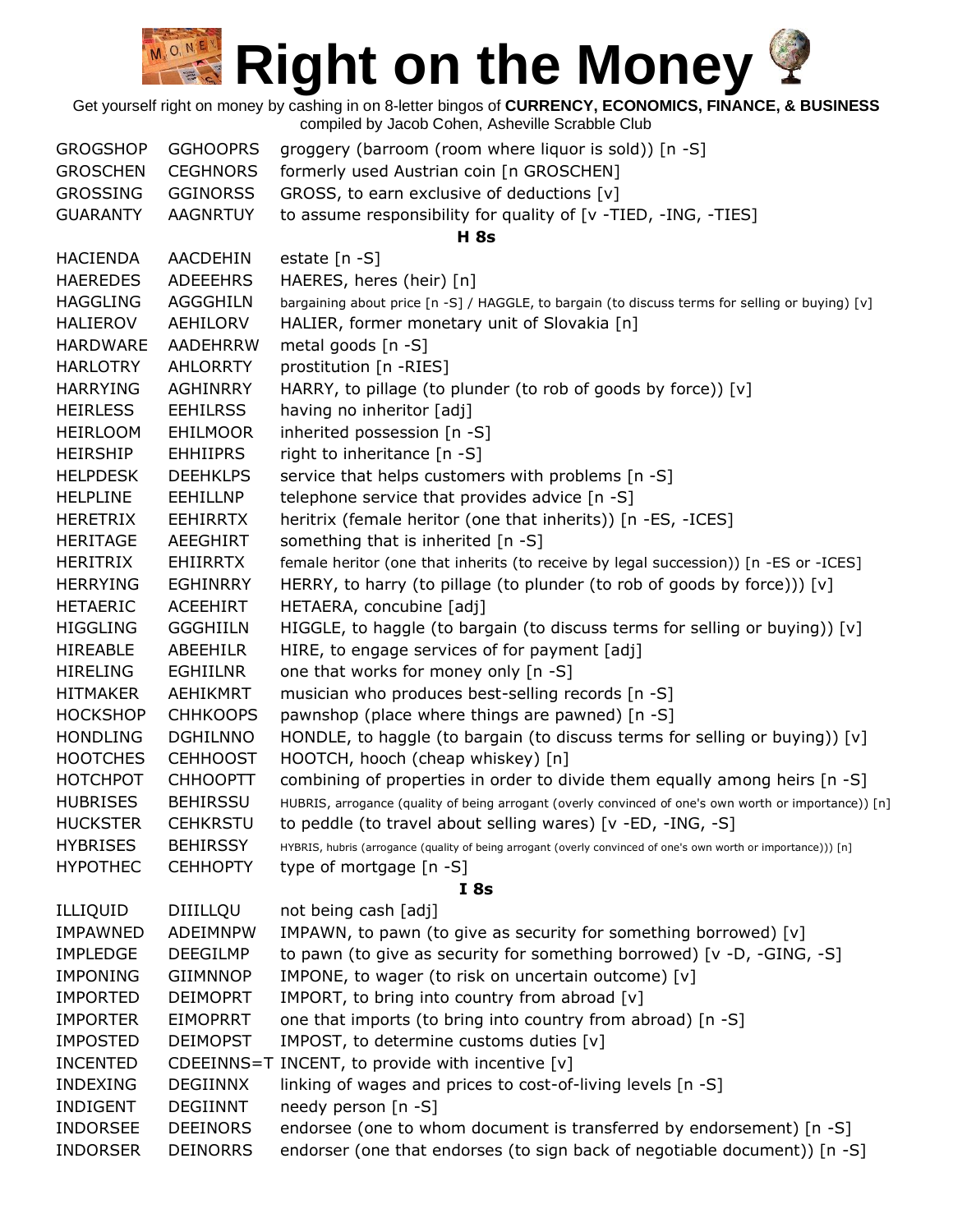| <b>INDOWING</b> | <b>DGIINNOW</b> | INDOW (to endow (to provide with something) [v]                                                                    |
|-----------------|-----------------|--------------------------------------------------------------------------------------------------------------------|
| <b>INFRUGAL</b> | AFGILNRU        | not frugal (thrifty (displaying thrift (care and wisdom in management of one's resources))) [adj]                  |
| <b>INSOURCE</b> | <b>CEINORSU</b> | to procure goods and services from within one's own country [v -ED, -CING, -S]                                     |
| <b>INSURANT</b> | <b>AINNRSTU</b> | one who is insured [n -S]                                                                                          |
| <b>INSURING</b> | GIINNRSU        | INSURE, to guarantee against loss [v]                                                                              |
| <b>INVESTOR</b> | <b>EINORSTV</b> | one that invests (to commit something of value for future profit) [n -S]                                           |
|                 |                 | J <sub>8s</sub>                                                                                                    |
| <b>JEWELLER</b> | <b>EEEJLLRW</b> | jeweler (dealer or maker of jewelry) [n -S]                                                                        |
| <b>JOHANNES</b> | <b>AEHJNNOS</b> | Portuguese coin [n JOHANNES]                                                                                       |
| <b>JUNKIEST</b> | <b>EIJKNSTU</b> | JUNKY, worthless [adj]                                                                                             |
|                 |                 | <b>K</b> 8s                                                                                                        |
| <b>KEIRETSU</b> | <b>EEIKRSTU</b> | coalition of business groups in Japan [n -S]                                                                       |
| <b>KICKBACK</b> | <b>ABCCIKKK</b> | strong reaction [n -S]                                                                                             |
| <b>KNACKERY</b> | <b>ACEKKNRY</b> | place of business of knacker [n -RIES]                                                                             |
| <b>KNOCKOFF</b> | <b>CFFKKNOO</b> | copy that sells for less than original [n -S]                                                                      |
| <b>KREUTZER</b> | <b>EEKRRTUZ</b> | former monetary unit of Austria [n -S]                                                                             |
| <b>KURUSHES</b> | <b>EHKRSSUU</b> | KURUSH, monetary unit of Turkey [n]                                                                                |
|                 |                 | <b>L</b> 8s                                                                                                        |
| LAGNAPPE        | AAEGLNPP        | small gift given to customer with his purchase [n -S]                                                              |
| <b>LANDGRAB</b> | <b>AABDGLNR</b> | swift and often fraudulent seizure of land [n -S]                                                                  |
| <b>LANDLADY</b> | <b>AADDLLNY</b> | female landlord [n -DIES]                                                                                          |
| <b>LANDLESS</b> | <b>ADELLNSS</b> | owning no land [adj]                                                                                               |
| LARGESSE        | <b>AEEGLRSS</b> | largess (generosity) [n -S]                                                                                        |
| LAVISHED        | <b>ADEHILSV</b> | LAVISH, to expend or give in great amounts $[v]$                                                                   |
| LAVISHER        | AEHILRSV        | LAVISH, expending or giving in great amounts [adj] / one that lavishes (to expend or give in great amounts) [n -S] |
| LAVISHES        | <b>AEHILSSV</b> | LAVISH, to expend or give in great amounts $[v]$                                                                   |
| LAVISHLY        | AHILLSVY        | LAVISH, expending or giving in great amounts [adv]                                                                 |
| <b>LEASABLE</b> | <b>AABEELLS</b> | LEASE, to grant temporary use of in exchange for rent [adj]                                                        |
| <b>LEGATING</b> | <b>AEGGILNT</b> | LEGATE, to bequeath (to grant by testament) $[v]$                                                                  |
| LEGATION        | <b>AEGILNOT</b> | sending of official envoy [n -S]                                                                                   |
| <b>LENDABLE</b> | ABDEELLN        | LEND, to give temporary use of [adj]                                                                               |
| LEPTONIC        | <b>CEILNOPT</b> | LEPTON, former monetary unit of Greece [adj]                                                                       |
| <b>LEVANTED</b> | <b>ADEELNTV</b> | LEVANT, to avoid debt $[v]$                                                                                        |
| <b>LEVERAGE</b> | AEEEGLRV        | to provide with type of economic advantage [v -D, -GING, -S]                                                       |
| <b>LEVIABLE</b> | ABEEILLV        | liable to be levied [adj]                                                                                          |
| LIENABLE        | ABEEILLN        | capable of being subjected to lien [adj]                                                                           |
| <b>LOANABLE</b> | <b>AABELLNO</b> | LOAN, to lend (to give temporary use of) [adj]                                                                     |
| <b>LOCAVORE</b> | <b>ACELOORV</b> | one who eats foods grown locally when possible [n -S]                                                              |
| LUMBERED        | <b>BDEELMRU</b> | LUMBER, to cut down and prepare timber for market [v]                                                              |
| <b>LUMBERER</b> | <b>BEELMRRU</b> | one that lumbers (to cut down and prepare timber for market) [n -S]                                                |
| LUXURIES        | <b>EILRSUUX</b> | LUXURY, free indulgence in that which affords pleasure or comfort [n]                                              |
|                 |                 | <b>M</b> 8s                                                                                                        |
| <b>MAGDALEN</b> | AADEGLMN        | reformed prostitute [n -S]                                                                                         |
| MAILGRAM        | AAGILMMR        | trademark [n -S]                                                                                                   |
| <b>MANCIPLE</b> | <b>ACEILMNP</b> | officer authorized to purchase provisions [n -S]                                                                   |
| MARAVEDI        | AADEIMRV        | former coin of Spain [n -S]                                                                                        |
| MARITIME        | AEIIMMRT        | pertaining to navigation or commerce on sea [adj]                                                                  |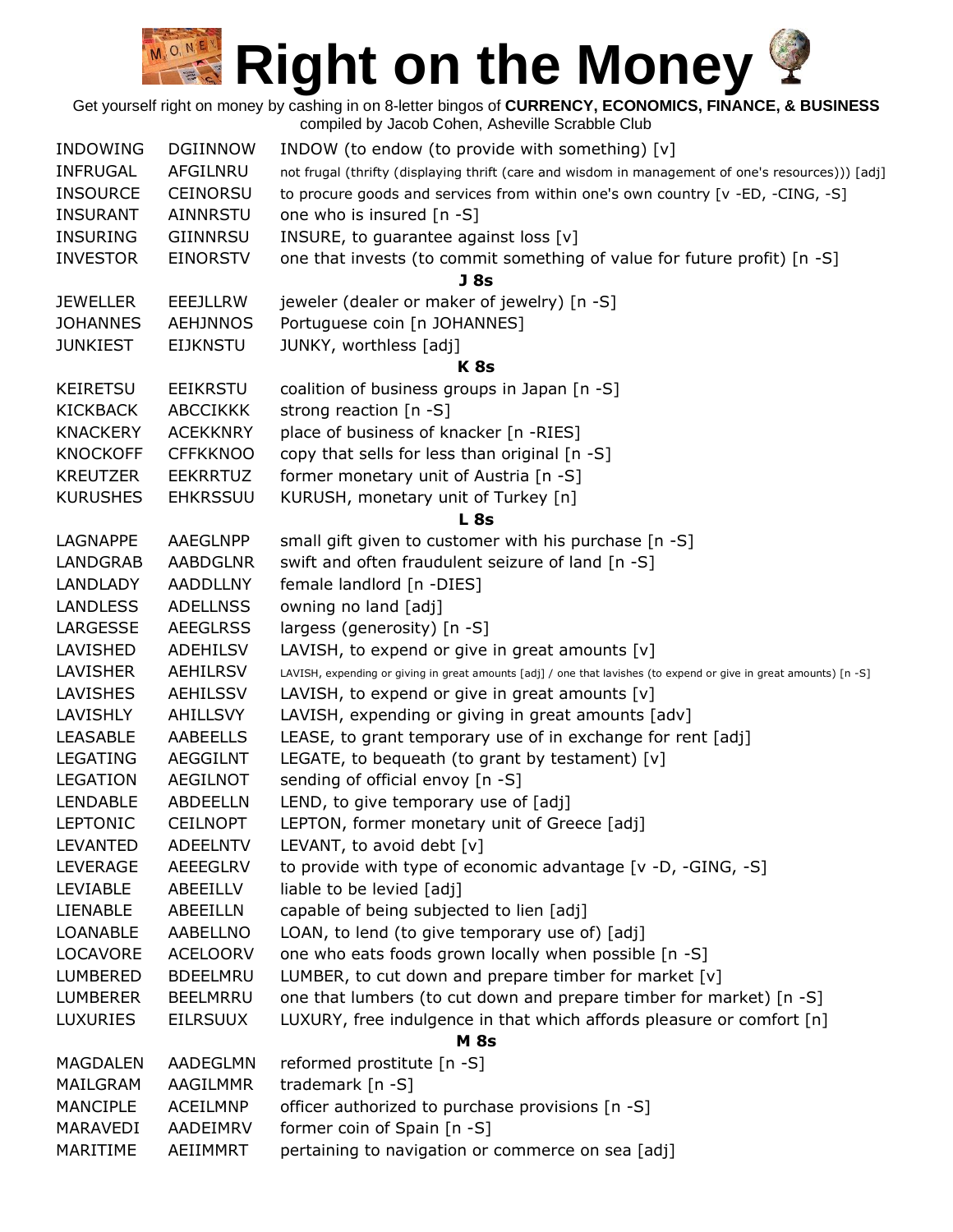Get yourself right on money by cashing in on 8-letter bingos of **CURRENCY, ECONOMICS, FINANCE, & BUSINESS**

| <b>MARKDOWN</b> | <b>ADKMNORW</b> | reduction in price [n -S]                                                                                      |
|-----------------|-----------------|----------------------------------------------------------------------------------------------------------------|
| <b>MARKETED</b> | ADEEKMRT        | MARKET, to offer for sale [v]                                                                                  |
| <b>MARKETER</b> | AEEKMRRT        | one that markets (to offer for sale) [n -S]                                                                    |
| <b>MASONITE</b> | <b>AEIMNOST</b> | trademark [n -S]                                                                                               |
| MEDICAID        | ACDDEIIM        | type of governmental health program [n -S]                                                                     |
| MEDICARE        | <b>ACDEEIMR</b> | type of governmental health program [n -S]                                                                     |
| <b>MEGABUCK</b> | ABCEGKMU        | one million dollars [n -S]                                                                                     |
| MEGADEAL        | AADEEGLM        | business deal involving lot of money [n -S]                                                                    |
| MEGAMALL        | AAEGLLMM        | very large shopping mall [n -S]                                                                                |
| <b>MERCHANT</b> | <b>ACEHMNRT</b> | to buy and sell goods for profit [v -ED, -ING, -S]                                                             |
| <b>MERGENCE</b> | <b>CEEEGMNR</b> | act of merging (to combine (to blend)) [n -S]                                                                  |
| <b>MESNALTY</b> | <b>AELMNSTY</b> | type of feudal estate [n -TIES]                                                                                |
| <b>METICAIS</b> | <b>ACEIIMST</b> | metical, monetary unit of Mozambique [n]                                                                       |
| MICROCAP        | <b>ACCIMOPR</b> | of or pertaining to company whose retained earnings are very small [adj]                                       |
| MILESIMO        | <b>EIILMMOS</b> | former monetary unit of Chile [n -S]                                                                           |
| <b>MILKMAN</b>  | <b>AIKLMMN</b>  | man who sells or delivers milk [n -MEN]                                                                        |
| MILLIEME        | EEIILLMM        | unit of value of Egypt and Sudan [n -S]                                                                        |
| <b>MILLINER</b> | <b>EIILLMNR</b> | one who makes or sells women's hats [n -S]                                                                     |
| MINGIEST        | <b>EGIIMNST</b> | MINGY, mean and stingy [adj]                                                                                   |
| MISALLOT        | <b>AILLMOST</b> | to allot wrongly [v -TTED, -TTING, -S]                                                                         |
| MISAWARD        | <b>AADIMRSW</b> | to award wrongly [v -ED, -ING, -S]                                                                             |
| <b>MISPRICE</b> | <b>CEIIMPRS</b> | to price incorrectly [v -D, -CING, -S]                                                                         |
| <b>MISSPEND</b> | <b>DEIMNPSS</b> | to spend wrongly [v -NT, -ING, -S]                                                                             |
| <b>MISVALUE</b> | <b>AEILMSUV</b> | to value (to estimate value (quality that renders thing useful or desirable) of) incorrectly [v -D, -UING, -S] |
| <b>MONETARY</b> | <b>AEMNORTY</b> | pertaining to money, official medium of exchange and measure of value [adj]                                    |
| MONETISE        | <b>EEIMNOST</b> | to monetize, to coin into money [v -D, -SING, -S]                                                              |
| MONETIZE        | <b>EEIMNOTZ</b> | to coin into money [v -D, -ZING, -S]                                                                           |
| <b>MONEYBAG</b> | ABEGMNOY        | bag for holding money [n -S]                                                                                   |
| <b>MONEYMAN</b> | <b>AEMMNNOY</b> | person who invests large sums of money [n -MEN]                                                                |
| <b>MONGERED</b> | <b>DEEGMNOR</b> | MONGER, to peddle (to travel about selling wares) [v]                                                          |
| MONOPOLY        | <b>LMNOOOPY</b> | exclusive control of commodity or service in particular market [n -LIES]                                       |
| <b>MOOCHING</b> | <b>CGHIMNOO</b> | MOOCH, to obtain without paying [v]                                                                            |
| <b>MORATORY</b> | <b>AMOORRTY</b> | authorizing delay of payment [adj]                                                                             |
| <b>MORTGAGE</b> | <b>AEGGMORT</b> | to pledge to creditor as security [v -D, -GING, -S]                                                            |
| <b>MORTMAIN</b> | <b>AIMMNORT</b> | perpetual ownership of land [n -S]                                                                             |
| <b>MOUCHING</b> | <b>CGHIMNOU</b> | MOUCH, to mooch (to obtain without paying) [v]                                                                 |
| <b>MOVIEDOM</b> | <b>DEIMMOOV</b> | filmdom (motion-picture industry) [n -S]                                                                       |
| <b>MULCTING</b> | <b>CGILMNTU</b> | MULCT, to defraud, to swindle, to take money or property from by fraudulent means [v]                          |
| <b>MULTICAR</b> | <b>ACILMRTU</b> | owning or involving several cars [adj]                                                                         |
| <b>MUTUALLY</b> | <b>ALLMTUUY</b> | in manner shared in common [adv]                                                                               |
|                 |                 | <b>N</b> 8s                                                                                                    |
| <b>NABOBISM</b> | ABBIMNOS        | great wealth and luxury [n -S]                                                                                 |
| NEEDIEST        | <b>DEEEINST</b> | NEEDY, in state of poverty [adj]                                                                               |
| <b>NEWSGIRL</b> | <b>EGILNRSW</b> | girl who delivers or sells newspapers [n -S]                                                                   |
| <b>NGULTRUM</b> | <b>GLMNRTUU</b> | monetary unit of Bhutan [n -S]                                                                                 |
| <b>NICHROME</b> | <b>CEHIMNOR</b> | trademark [n -S]                                                                                               |
| NIFFERED        | <b>DEEFFINR</b> | NIFFER, to barter, to trade, to give in exchange for another commodity $[v]$                                   |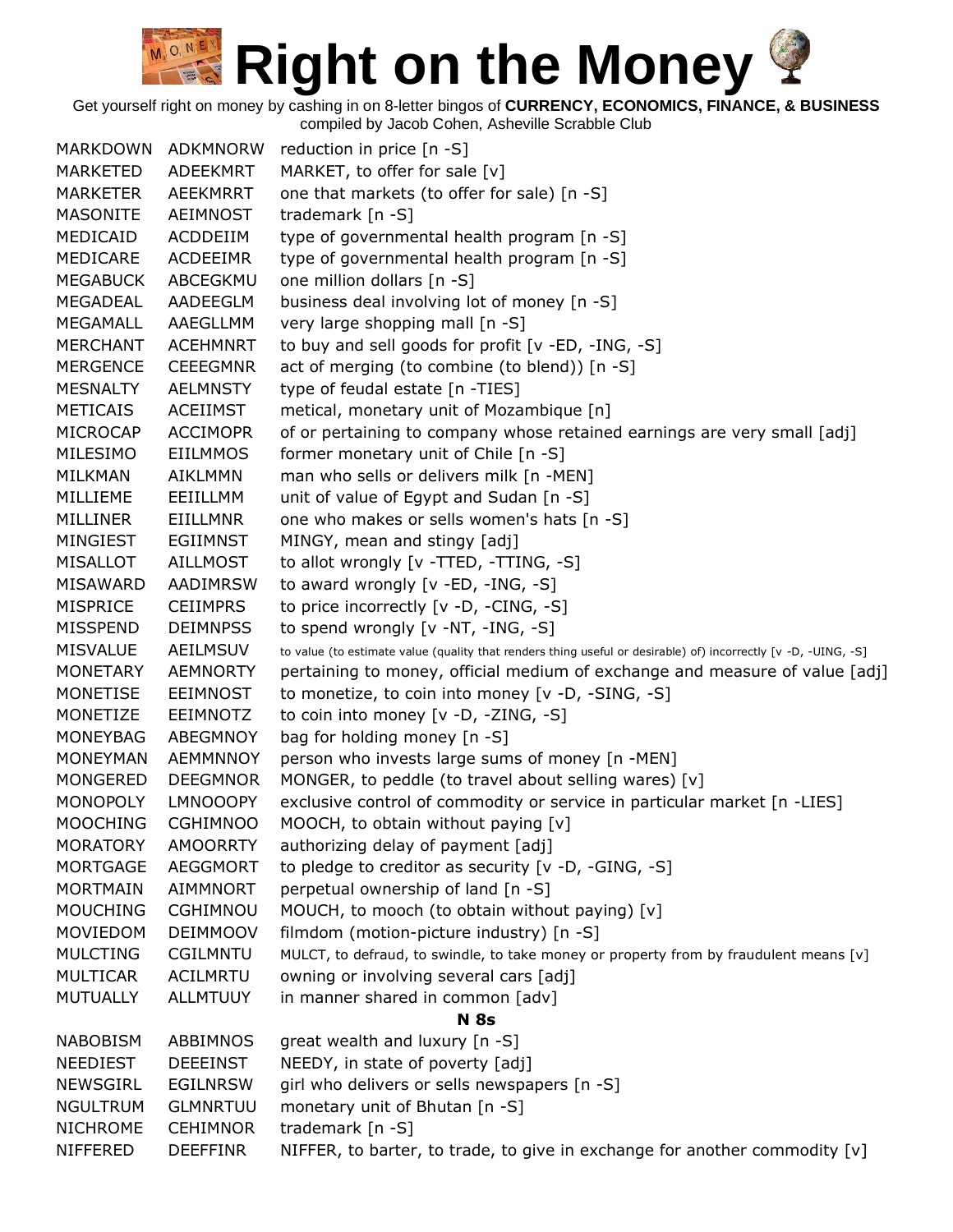Get yourself right on money by cashing in on 8-letter bingos of **CURRENCY, ECONOMICS, FINANCE, & BUSINESS**

| <b>NONBRAND</b> | <b>ABDNNNOR</b> | lacking brand name [adj]                                                                                   |
|-----------------|-----------------|------------------------------------------------------------------------------------------------------------|
| <b>NONLABOR</b> | ABLNNOOR        | not pertaining to labor [adj]                                                                              |
| <b>NONMONEY</b> | <b>EMNNNOOY</b> | not involving money [adj]                                                                                  |
| <b>NONOWNER</b> | <b>ENNNOORW</b> | one who is not owner [n -S]                                                                                |
| <b>NONTAXES</b> | <b>AENNOSTX</b> | NONTAX, tax of little consequence [n]                                                                      |
| <b>NONTRUMP</b> | <b>MNNOPRTU</b> | not having trump [adj]                                                                                     |
| <b>NOTECASE</b> | <b>ACEENOST</b> | billfold, wallet, flat folding case [n -S]                                                                 |
| <b>NUMMULAR</b> | ALMMNRUU        | shaped like coin [adj]                                                                                     |
|                 |                 | <b>O</b> 8s                                                                                                |
| <b>OBLATION</b> | ABILNOOT        | act of making religious offering [n -S]                                                                    |
| <b>OBLATORY</b> | <b>ABLOORTY</b> | OBLATION, act of making religious offering [adj]                                                           |
| <b>OBLIGATE</b> | ABEGLIOT        | to oblige, to put in one's debt by favor or service [v -D, -TING, -S]                                      |
| <b>OBLIGING</b> | <b>BGGIILNO</b> | OBLIGE, to put in one's debt by favor or service [v]                                                       |
| OBTAINED        | <b>ABDEINOT</b> | OBTAIN, to gain possession of [v]                                                                          |
| <b>OBTAINER</b> | ABEINORT        | one that obtains (to gain possession of) [n -S]                                                            |
| <b>OFFERING</b> | <b>EFFGINOR</b> | OFFER, to present for acceptance or rejection [v]                                                          |
| <b>OFFTRACK</b> | <b>ACFFKORT</b> | away from racetrack [adj]                                                                                  |
| <b>OPTICIAN</b> | <b>ACIINOPT</b> | one who makes or deals in optical goods [n -S]                                                             |
| <b>OPTIONED</b> | <b>DEINOOPT</b> | OPTION, to grant option (right to buy or sell something at specified price within specified time) on [v]   |
| <b>OPTIONEE</b> | <b>EEINOOPT</b> | one who holds legal option right to buy or sell something at specified price within specified time) [n -S] |
| <b>OPULENCE</b> | <b>CEELNOPU</b> | wealth (great quantity of valuable material) [n -S]                                                        |
| <b>OPULENCY</b> | <b>CELNOPUY</b> | opulence (wealth (great quantity of valuable material)) [n -CIES]                                          |
| <b>OUGHTING</b> | <b>GGIHNOTU</b> | OUGHT, to owe (to be under obligation to pay or repay) [v]                                                 |
| <b>OUTBRIBE</b> | <b>BBEIORTU</b> | to surpass in bribing $[v -D, -BING, -S]$                                                                  |
| <b>OUTPRICE</b> | <b>CEIOPRTU</b> | to surpass in pricing [v -D, -CING, -S]                                                                    |
| <b>OUTQUOTE</b> | <b>EOOQTTUU</b> | to surpass in quoting [v -D, -TING, -S]                                                                    |
| <b>OUTRAISE</b> | AEIORSTU        | to surpass in raising [v -D, -SING, -S]                                                                    |
| <b>OUTSPEND</b> | <b>DENOPSTU</b> | to exceed limits of in spending [v -NT, -ING, -S]                                                          |
| <b>OUTTRADE</b> | ADEORTTU        | to get better of in trade [v -D, -DING, -S]                                                                |
| <b>OUTVALUE</b> | <b>AELOTUUV</b> | to be worth more than [v -D, -UING, -S]                                                                    |
| OVERBILL        | <b>BEILLORV</b> | to bill too much [v -ED, -ING, -S]                                                                         |
| <b>OVERBOOK</b> | <b>BEKOOORV</b> | to issue reservations in excess of space available [v -ED, -ING, -S]                                       |
| <b>OVERBUSY</b> | <b>BEORSUVY</b> | too busy [adj]                                                                                             |
| <b>OVERCROP</b> | <b>CEOOPRRV</b> | to exhaust fertility of by cultivating to excess [v -PPED, -PPING, -S]                                     |
| <b>OVERDEAR</b> | ADEEORRV        | too dear; too costly [adj]                                                                                 |
| <b>OVERDRAW</b> | <b>ADEORRVW</b> | to draw checks on in excess of balance [v -REW, -N, -ING, -S]                                              |
| <b>OVERFREE</b> | EEEFORRV        | too free [adj]                                                                                             |
| <b>OVERFUND</b> | <b>DEFNORUV</b> | to fund more than required [v -ED, -ING, -S]                                                               |
| <b>OVERHEAD</b> | ADEEHORV        | general cost of running business [n -S]                                                                    |
| <b>OVERLEND</b> | <b>DEELNORV</b> | to lend too much [v -NT, -ING, -S]                                                                         |
| <b>OVERRICH</b> | <b>CEHIORRV</b> | too rich [adj]                                                                                             |
| <b>OVERSALE</b> | <b>AEELORSV</b> | act of overselling (to sell more of than can be delivered) [n -S]                                          |
| <b>OVERSAVE</b> | <b>AEEORSVV</b> | to save too much [v -D, -VING, -S]                                                                         |
| <b>OVERSELL</b> | <b>EELLORSV</b> | to sell more of than can be delivered [v -SOLD, -ING, -S]                                                  |
| <b>OYSTERER</b> | <b>EEORRSTY</b> | one that gathers or sells oysters [n -S]                                                                   |
|                 |                 | <b>P</b> 8s                                                                                                |
| PALIMONY        | AILMNOPY        | allowance paid to one member of unmarried couple who have separated [n -NIES]                              |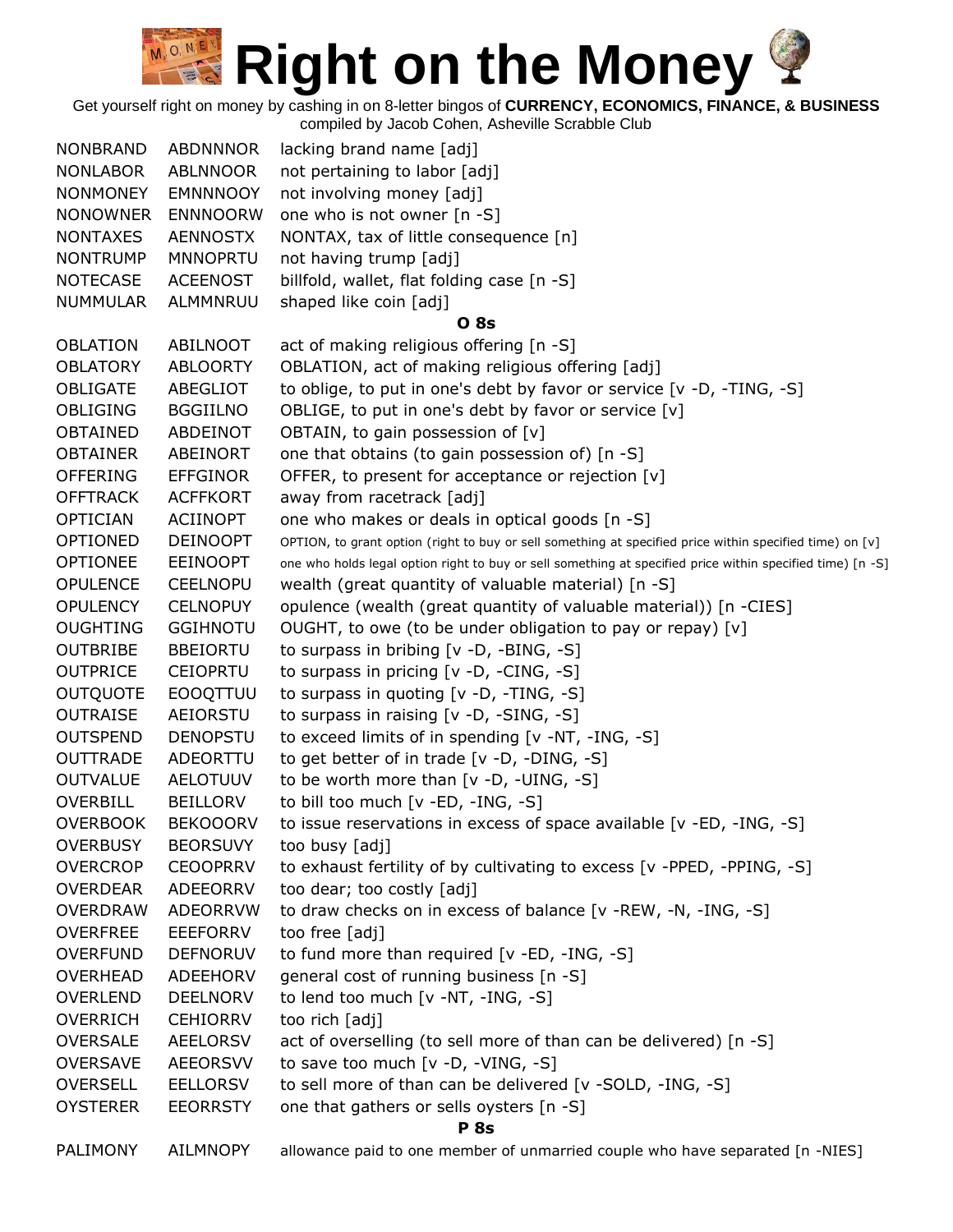Get yourself right on money by cashing in on 8-letter bingos of **CURRENCY, ECONOMICS, FINANCE, & BUSINESS**

| <b>PALMIEST</b> | <b>AEILMPST</b> | PALMY, marked by prosperity [adj]                                                                                 |
|-----------------|-----------------|-------------------------------------------------------------------------------------------------------------------|
| <b>PAPERBOY</b> | <b>ABEOPPRY</b> | newsboy (boy who delivers or sells newspapers) [n -S]                                                             |
| <b>PARCENER</b> | <b>ACEENPRR</b> | joint heir [n -S]                                                                                                 |
| <b>PARITIES</b> | <b>AEIIPRST</b> | PARITY, equality (state of being equal (having same capability, quantity, or effect as another)) [n]              |
| <b>PARVENUE</b> | <b>AEENPRUV</b> | woman who is parvenu [n -S]                                                                                       |
| <b>PASSBOOK</b> | <b>ABKOOPSS</b> | bankbook [n -S]                                                                                                   |
| <b>PATRONAL</b> | AALNOPRT        | PATRON, regular customer [adj]                                                                                    |
| <b>PATRONLY</b> | <b>ALNOPRTY</b> | PATRON, regular customer [adj]                                                                                    |
| <b>PAWNABLE</b> | AABELNPW        | PAWN, to give as security for something borrowed [adj]                                                            |
| <b>PAWNSHOP</b> | <b>AHNOPPSW</b> | place where things are pawned [n -S]                                                                              |
| <b>PAYABLES</b> | AABELPSY        | accounts payable [n PAYABLES]                                                                                     |
| <b>PAYCHECK</b> | <b>ACCEHKPY</b> | check in payment of wages or salary [n -S]                                                                        |
| PAYGRADE        | AADEGPRY        | grade of military personnel according to base pay scale [n -S]                                                    |
| <b>PECULATE</b> | <b>ACEELPTU</b> | to embezzle (to appropriate fraudulently to one's own use) [v -D, -TING, -S]                                      |
| PECULIUM        | <b>CEILMPUU</b> | private property [n -IA]                                                                                          |
| <b>PEDDLERY</b> | <b>DDEELPRY</b> | trade of peddler [n -RIES]                                                                                        |
| <b>PEDDLING</b> | <b>DDEGILNP</b> | PEDDLE, to travel about selling wares [v]                                                                         |
| <b>PENURIES</b> | <b>EEINPRSU</b> | PENURY, extreme poverty [n]                                                                                       |
| PFENNIGE        | <b>EEFGINNP</b> | PFENNIG, formerly used bronze coin of Germany [n]                                                                 |
| <b>PHARMACY</b> | <b>AACHMPRY</b> | drugstore [n -CIES]                                                                                               |
| PHARMING        | <b>AGHIMNPR</b> | production of pharmaceuticals from genetically altered plants or animals [n -S]                                   |
| <b>PICAYUNE</b> | <b>ACEINPUY</b> | former Spanish-American coin [n -S]                                                                               |
| <b>PICKETED</b> | <b>CDEEIKPT</b> | PICKET, to stand outside of some location, as business, to publicize one's grievances against it [v]              |
| <b>PICKETER</b> | <b>CEEIKPRT</b> | one who pickets (to stand outside of some location, as business, to publicize one's grievances against it) [n -S] |
| PIEDFORT        | <b>DEFIOPRT</b> | piefort, unusually thick coin [n -S]                                                                              |
| PILLAGER        | <b>AEGILLPR</b> | one that pillages (to plunder (to rob of goods by force)) [n -S]                                                  |
| PITCHMAN        | <b>ACHIMNPT</b> | salesman of small wares [n -MEN]                                                                                  |
| PITTANCE        | <b>ACEINPTT</b> | small allowance of money [n -S]                                                                                   |
| <b>PLANCHET</b> | <b>ACEHLNPT</b> | flat piece of metal for stamping into coin [n -S]                                                                 |
| <b>PLEDGEOR</b> | <b>DEEGLOPR</b> | pledger (one that pledges something) [n -S]                                                                       |
| <b>PLEDGING</b> | <b>DEGGILNP</b> | PLEDGE, to give as security for something borrowed [v]                                                            |
| <b>PLIGHTED</b> | <b>DEGHILPT</b> | PLIGHT, to promise or bind by solemn pledge [v]                                                                   |
| <b>PLIGHTER</b> | <b>EGHILPRT</b> | one that plights (to promise or bind by solemn pledge) [n -S]                                                     |
| <b>PLOWBACK</b> | <b>ABCKLOPW</b> | reinvestment of profits in business [n -S]                                                                        |
| <b>PLOWBACK</b> | <b>ABCKLOPW</b> | reinvestment of profits in business [n -S]                                                                        |
| POINDING        | <b>DGIINNOP</b> | POIND, to seize and sell property of to satisfy debt [v]                                                          |
| <b>POORNESS</b> | <b>ENOOPRSS</b> | state of being poor (lacking means of support) [n -ES]                                                            |
| <b>POORTITH</b> | <b>HIOOPRTT</b> | poverty (state of being poor (lacking means of support)) [n -S]                                                   |
| <b>POPSICLE</b> | <b>CEILOPPS</b> | trademark [n -S]                                                                                                  |
| <b>PORTERED</b> | <b>DEEOPRRT</b> | PORTER, to carry luggage for pay [v]                                                                              |
| <b>POSTPAID</b> | <b>ADIOPPST</b> | with postage prepaid [adv]                                                                                        |
| PREAUDIT        | ADEIPRTU        | audit made prior to final settlement of transaction [n -S]                                                        |
| <b>PREDATOR</b> | <b>ADEOPRRT</b> | one that plunders (to rob of goods by force) [n -S]                                                               |
| <b>PREFRANK</b> | <b>AEFKNPRR</b> | to frank beforehand [v -ED, -ING, -S]                                                                             |
| PRELIMIT        | <b>EIILMPRT</b> | to limit beforehand [v -ED, -ING, -S]                                                                             |
| <b>PRENTICE</b> | <b>CEEINPRT</b> | to place with employer for instruction in trade [v -D, -CING, -S]                                                 |
| <b>PREORDER</b> | <b>DEEOPRRR</b> | to order beforehand [v -ED, -ING, -S]                                                                             |
|                 |                 |                                                                                                                   |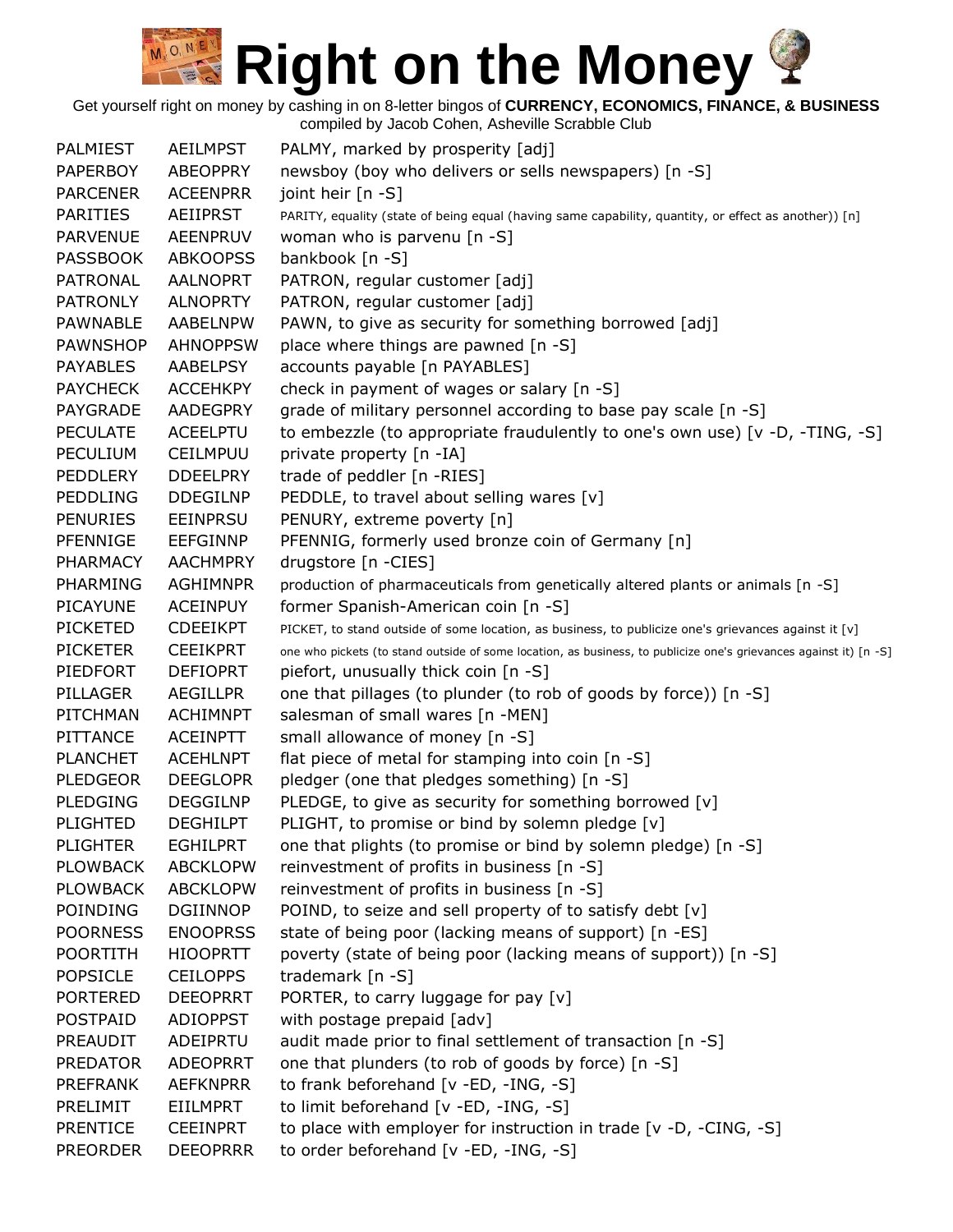Get yourself right on money by cashing in on 8-letter bingos of **CURRENCY, ECONOMICS, FINANCE, & BUSINESS**

| <b>PREOWNED</b> | <b>DEENOPRW</b> | owned beforehand by someone else [adj]                                                               |
|-----------------|-----------------|------------------------------------------------------------------------------------------------------|
| <b>PREPRICE</b> | <b>CEEIPPRR</b> | to price beforehand [v -D, -CING, -S]                                                                |
| <b>PRESTAMP</b> | <b>AEMPPRST</b> | to stamp beforehand [v -ED, -ING, -S]                                                                |
| <b>PREVALUE</b> | AEELPRUV        | to value beforehand [v -D, -UING, -S]                                                                |
| <b>PRICIEST</b> | <b>CEIIPRST</b> | PRICY, pricey (expensive) [adj] / PRICEY [adj]                                                       |
| PRODIGAL        | <b>ADGILOPR</b> | one who spends lavishly and foolishly [n -S]                                                         |
| <b>PROFITED</b> | <b>DEFIOPRT</b> | PROFIT, to gain advantage or benefit [v]                                                             |
| <b>PROFITER</b> | <b>EFIOPRRT</b> | one that profits (to gain advantage or benefit) [n -S]                                               |
| <b>PROPERTY</b> | <b>EOPPRRTY</b> | something owned [n -TIES]                                                                            |
| <b>PROSUMER</b> | <b>EMOPRRSU</b> | one who buys electronic products that are in quality between consumer and professional grades [n -S] |
| <b>PROTRADE</b> | <b>ADEOPRRT</b> | favoring international trade [adj]                                                                   |
| <b>PROUNION</b> | INNOOPRU        | favoring labor unions [adj]                                                                          |
| <b>PURCHASE</b> | <b>ACEHPRSU</b> | to acquire by payment of money [v -D, -SING, -S]                                                     |
|                 |                 | Q 8s                                                                                                 |
| QINDARKA        | AADIKNQR        | qindar, qintar, monetary unit of Albania [n]                                                         |
| <b>QUADRANS</b> | AADNQRSU        | ancient Roman coin [n -NTES]                                                                         |
| QUINELLA        | AEILLNQU        | type of bet in horse racing [n -S]                                                                   |
| QUINIELA        | AEIILNQU        | quinella (type of bet in horse racing) [n -S]                                                        |
| QUITRENT        | EINQRTTU        | fixed rent due from socage tenant [n -S]                                                             |
| <b>QURUSHES</b> | EHQRSSUU        | QURUSH, qursh, monetary unit of Saudi Arabia [n]                                                     |
|                 |                 | <b>R</b> 8s                                                                                          |
| <b>RAFFLING</b> | <b>AFFGILNR</b> | RAFFLE, to dispose of by form of lottery [v]                                                         |
| RAILCARD        | <b>AACDILRR</b> | card that allows buying railroad tickets at lower price [n -S]                                       |
| <b>RANCHERO</b> | <b>ACEHNORR</b> | rancher (one that owns or works on ranch) [n -S]                                                     |
| <b>RANCHING</b> | <b>ACGHINNR</b> | RANCH, to work on ranch (establishment for raising livestock) [v] / work of running ranch [n -S]     |
| <b>RANCHMAN</b> | <b>AACHMNNR</b> | rancher (one that owns or works on ranch) [n -MEN]                                                   |
| <b>RANSOMED</b> | <b>ADEMNORS</b> | RANSOM, to obtain release of by paying demanded price [v]                                            |
| <b>RANSOMER</b> | <b>AEMNORRS</b> | one that ransoms (to obtain release of by paying demanded price) [n -S]                              |
| <b>RAPPAREE</b> | AAEEPPRR        | plunderer (one that plunders (to rob of goods by force)) [n -S]                                      |
| <b>RATABLES</b> | AABELRST        | taxable properties [n]                                                                               |
| <b>RATEABLE</b> | AABEELRT        | ratable (capable of being rated) [adj]                                                               |
| <b>RATEABLY</b> | AABELRTY        | RATEABLE, ratable (capable of being rated) [adv]                                                     |
| <b>REASSESS</b> | <b>AEERSSSS</b> | assess, to estimate value of for taxation [v -ED, -ING, -ES]                                         |
| <b>REBATING</b> | ABEGINRT        | REBATE, to deduct or return from payment or bill [v]                                                 |
| <b>REBIDDEN</b> | <b>BDDEEINR</b> | REBID, BID, to make bid (offer of price) [v]                                                         |
| REBILLED        | <b>BDEEILLR</b> | REBILL, bill, to present statement of costs to [v]                                                   |
| <b>REBOUGHT</b> | <b>BEGHORTU</b> | REBUY, buy, to purchase, to acquire by payment of money [v]                                          |
| <b>REBUYING</b> | <b>BEGINRUY</b> | REBUY, buy, to purchase, to acquire by payment of money [v]                                          |
| <b>RECOINED</b> | <b>CDEEINOR</b> | RECOIN, coin, to make coins, metal currency [v]                                                      |
| <b>RECOUPED</b> | <b>CDEEOPRU</b> | RECOUP, to get back equivalent of $[v]$                                                              |
| <b>RECOVERY</b> | <b>CEEORRVY</b> | economic upturn [n -RIES]                                                                            |
| <b>RECYCLER</b> | <b>CCEELRRY</b> | one that recycles (to process in order to extract useful materials) [n -S]                           |
| REDEEMED        | <b>DDEEEEMR</b> | REDEEM, to buy back [v]                                                                              |
| <b>REDEEMER</b> | <b>DEEEEMRR</b> | one that redeems (to buy back) [n -S]                                                                |
| <b>REDEMAND</b> | <b>ADDEEMNR</b> | to demand (to ask for with authority) again [v -ED, -ING, -S]                                        |
| <b>REDLINER</b> | <b>DEEILNRR</b> | one that redlines, to withhold loans or insurance from certain neighborhoods [n -S]                  |
| REEARNED        | <b>ADEEENRR</b> | REEARN, to earn again [v]                                                                            |
|                 |                 |                                                                                                      |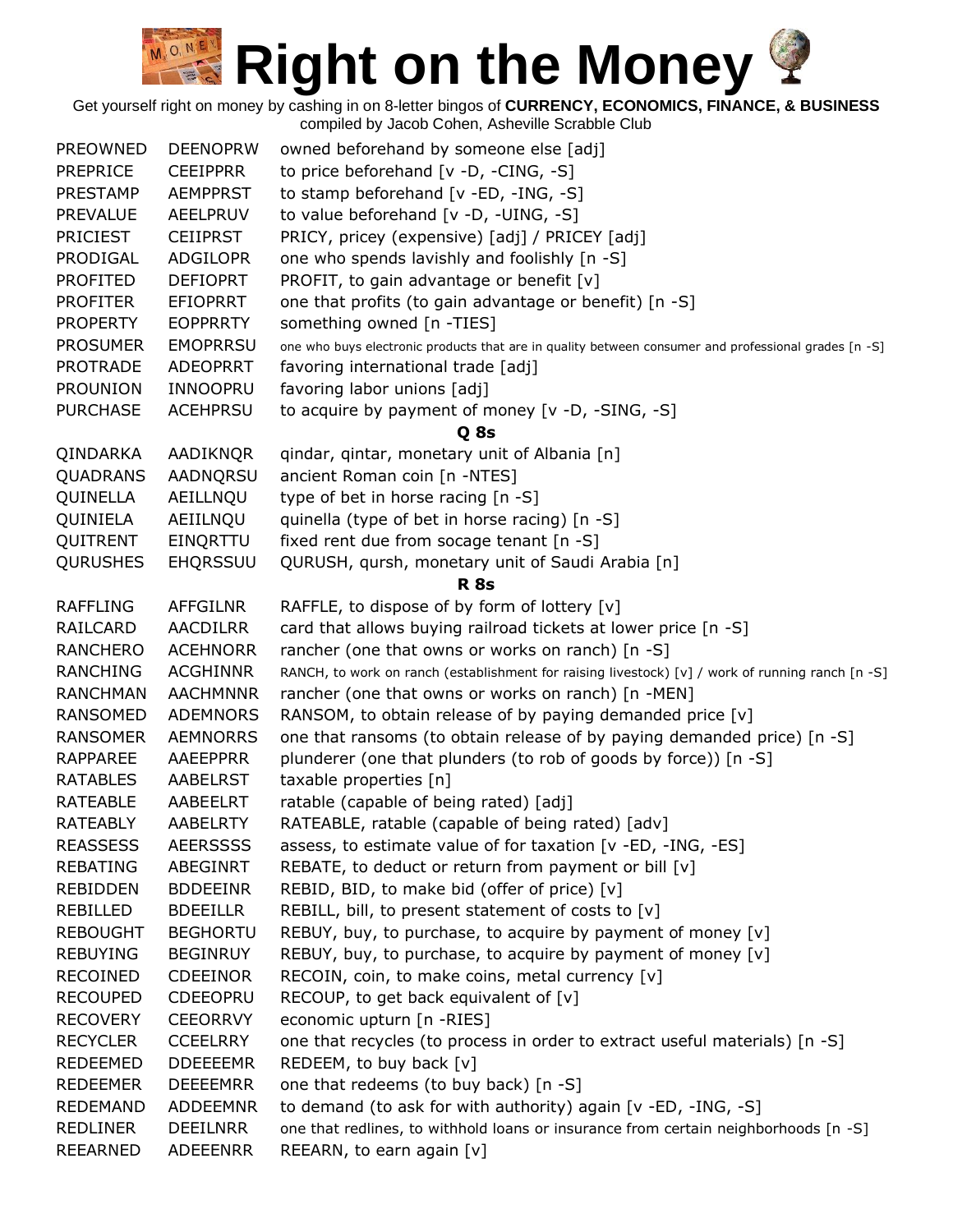| <b>REEMPLOY</b> | <b>EELMOPRY</b> | employ, to hire, to engage services of for payment [v -ED, -ING, -S]                     |
|-----------------|-----------------|------------------------------------------------------------------------------------------|
| <b>REENGAGE</b> | AEEEGGNR        | engage, to employ, to hire, to engage services of for payment [v -D, -GING, -S]          |
| <b>REEXPORT</b> | <b>EEOPRRTX</b> | to export again [v -ED, -ING, -S]                                                        |
| <b>REFUNDED</b> | <b>DDEEFNRU</b> | REFUND, to give back [v]                                                                 |
| <b>REFUNDER</b> | <b>DEEFNRRU</b> | one that refunds (to give back) [n -S]                                                   |
| <b>REGIVING</b> | EGGIINRV        | REGIVE, to give again [v]                                                                |
| <b>REHIRING</b> | <b>EGHIINRR</b> | REHIRE, hire, to engage services of for payment [v]                                      |
| <b>REIMPORT</b> | <b>EIMOPRRT</b> | to import again [v -ED, -ING, -S]                                                        |
| <b>REINSURE</b> | EEINRRSU        | to insure again [v -D, -RING, -S]                                                        |
| <b>RELOANED</b> | <b>ADEELNOR</b> | RELOAN, loan, to lend, to give temporary use of [v]                                      |
| <b>REMARKET</b> | <b>AEEKMRRT</b> | MARKET, to offer for sale [v -ED, -ING, -S]                                              |
| REMINTED        | <b>DEEIMNRT</b> | REMINT, to melt down and make into new coin [v]                                          |
| REMITTAL        | AEILMRTT        | act of remitting, to send money in payment [n -S]                                        |
| REMITTED        | <b>DEEIMRTT</b> | REMIT, to send money in payment $[v]$                                                    |
| REMITTER        | EEIMRRTT        | one that remits, to send money in payment [n -S]                                         |
| <b>REMITTOR</b> | <b>EIMORRTT</b> | remitter, one that remits, to send money in payment [n -S]                               |
| RENMINBI        | <b>BEIIMNNR</b> | currency in People's Republic of China [n RENMINBI]                                      |
| <b>RENTABLE</b> | ABEELNRT        | RENT, REND, to tear apart forcibly [adj]                                                 |
| <b>REPAYING</b> | <b>AEGINPRY</b> | REPAY, to pay back [v]                                                                   |
| REQUITAL        | AEILQRTU        | something given in return, compensation, or retaliation [n -S]                           |
| <b>REQUITER</b> | EEIQRRTU        | one that requites (to make equivalent return for) [n -S]                                 |
| <b>RERENTED</b> | <b>DEEENRRT</b> | RERENT, to rent again [v]                                                                |
| <b>RESELLER</b> | <b>EEELLRRS</b> | one that resells, to give up to another for money or other valuable consideration [n -S] |
| <b>RETAILED</b> | ADEEILRT        | RETAIL, to sell in small quantities [v]                                                  |
| <b>RETAILER</b> | AEEILRRT        | one that retails (to sell in small quantities) [n -S]                                    |
| <b>RETAINER</b> | AEEINRRT        | one that retains (to keep possession of) [n -S]                                          |
| <b>RETAXING</b> | <b>AEGINRTX</b> | RETAX, tax, to place tax, charge imposed by authority for public purposes on $[v]$       |
| <b>REVENUAL</b> | AEELNRUV        | REVENUE, income of government [adj]                                                      |
| <b>REVENUED</b> | <b>DEEENRUV</b> | REVENUE, income of government [adj]                                                      |
| <b>REVENUER</b> | <b>EEENRRUV</b> | revenue officer [n -S]                                                                   |
| <b>REVESTED</b> | <b>DEEERSTV</b> | REVEST, to vest again [v]                                                                |
| <b>REWARDED</b> | <b>ADDEERRW</b> | REWARD, to give recompense to for worthy behavior [v]                                    |
| <b>REWARDER</b> | <b>ADEERRRW</b> | one that rewards (to give recompense to for worthy behavior) [n -S]                      |
| <b>RICHNESS</b> | <b>CEHINRSS</b> | state of being rich (having wealth (great quantity of valuable material)) [n -ES]        |
| <b>RINGSTER</b> | <b>EGINRRST</b> | one of group of people united for political or economic reasons [n -S]                   |
| <b>RISKIEST</b> | <b>EIIKRSST</b> | RISKY, dangerous [adj]                                                                   |
| <b>RISKLESS</b> | <b>EIKLRSSS</b> | free of risk [adj]                                                                       |
| <b>ROGUEING</b> | EGGINORU        | ROGUE, to defraud, to swindle, to take money or property from by fraudulent means [v]    |
| <b>ROLLBACK</b> | <b>ABCKLLOR</b> | return to lower level of prices or wages [n -S]                                          |
| <b>ROOMMATE</b> | <b>AEMMOORT</b> | one with whom room is shared [n -S]                                                      |
| <b>ROUTEMAN</b> | AEMNORTU        | one who conducts business on customary course [n -MEN]                                   |
| <b>RUBBISHY</b> | <b>BBHIRSUY</b> | RUBBISH, to reject as worthless [adj]                                                    |
|                 |                 | S <sub>8s</sub>                                                                          |
| SADDLERY        | <b>ADDELRSY</b> | shop of saddler [n -RIES]                                                                |
| <b>SALARIAT</b> | <b>AAAILRST</b> | class of salaried persons [n -S]                                                         |
| SALARIED        | <b>AADEILRS</b> | SALARY, to pay periodic, fixed compensation to [v]                                       |
| <b>SALARIES</b> | <b>AAEILRSS</b> | SALARY, to pay periodic, fixed compensation to [v]                                       |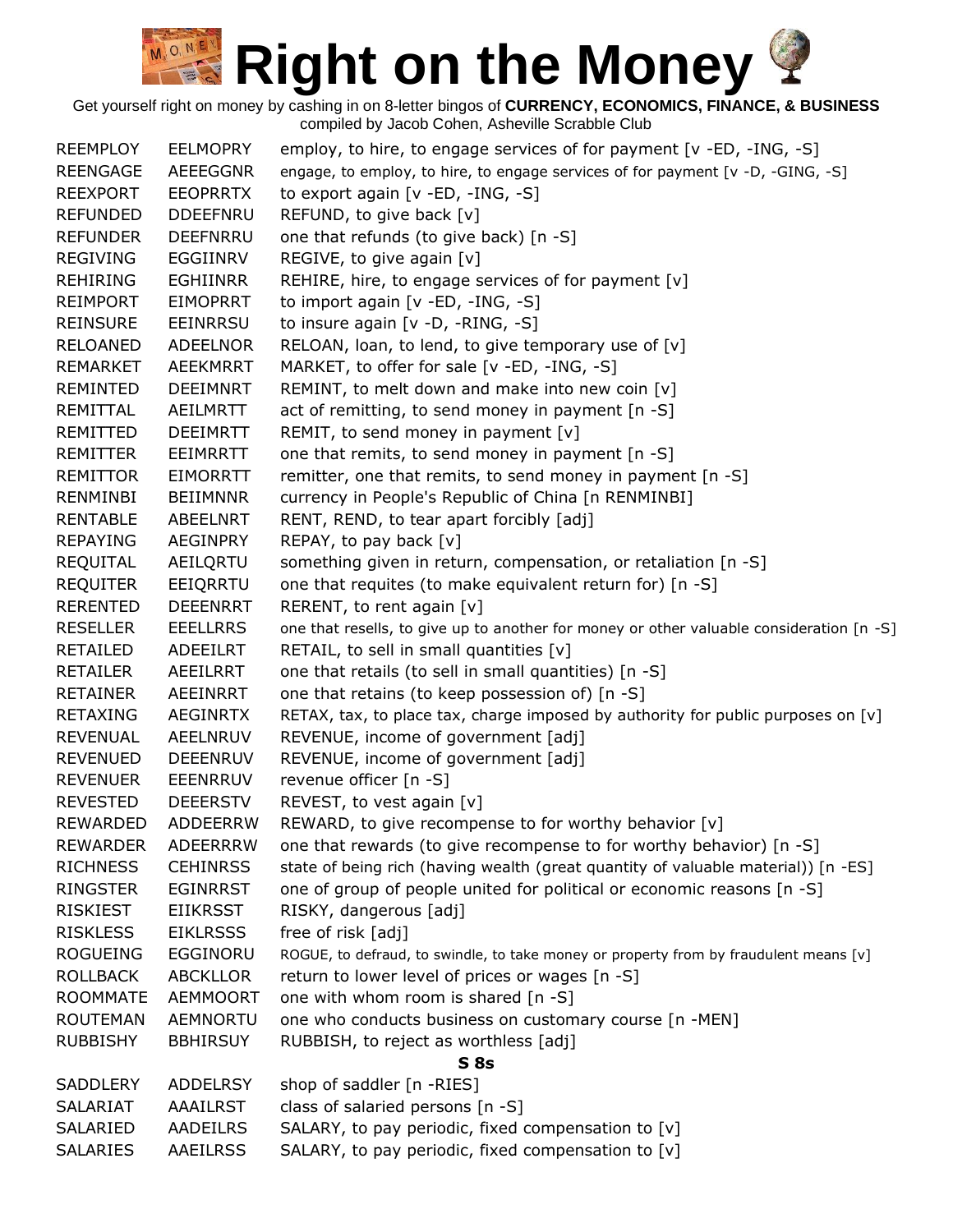Get yourself right on money by cashing in on 8-letter bingos of **CURRENCY, ECONOMICS, FINANCE, & BUSINESS**

| <b>SALEABLE</b> | AABEELLS        | salable (capable of being or fit to be sold) [adj]                                             |
|-----------------|-----------------|------------------------------------------------------------------------------------------------|
| <b>SALEABLY</b> | <b>AABELLSY</b> | SALEABLE, salable (capable of being or fit to be sold) [adv]                                   |
| SALEROOM        | <b>AELMOORS</b> | room in which goods are displayed for sale [n -S]                                              |
| SALESMAN        | <b>AAELMNSS</b> | man who sells merchandise [n -MEN]                                                             |
| <b>SAVINGLY</b> | <b>AGILNSVY</b> | in thrifty (displaying thrift (care and wisdom in management of one's resources)) manner [adv] |
| <b>SCONCING</b> | <b>CCGINNOS</b> | SCONCE, to fine, to subject to fine, monetary penalty [v]                                      |
| <b>SCRIMPED</b> | <b>CDEIMPRS</b> | SCRIMP, to be very or overly thrifty [v]                                                       |
| <b>SCRIMPER</b> | <b>CEIMPRRS</b> | one that scrimps (to be very or overly thrifty) [n -S]                                         |
| <b>SELLABLE</b> | ABEELLRS        | SELL, to give up to another for money or other valuable consideration [adj]                    |
| <b>SESTERCE</b> | <b>CEEERSST</b> | coin of ancient Rome [n -S]                                                                    |
| <b>SHAKEOUT</b> | <b>AEHKOSTU</b> | minor economic recession [n -S]                                                                |
| <b>SHARABLE</b> | <b>AABEHLRS</b> | SHARE, to have, get, or use in common with another or others [adj]                             |
| <b>SHEKALIM</b> | <b>AEHIKLMS</b> | shekel, ancient unit of weight and money [n]                                                   |
| <b>SHEKELIM</b> | <b>EEHIKLMS</b> | SHEKEL, ancient unit of weight and money [n]                                                   |
| SHEQALIM        | AEHILMQS        | SHEQEL, shekel, ancient unit of weight and money [n]                                           |
| SHILINGI        | <b>GHIIILNS</b> | monetary unit of Tanzania [n SHILINGI]                                                         |
| <b>SHILLING</b> | <b>GHIILLNS</b> | former monetary unit of Great Britain [n -S]                                                   |
| <b>SHIPPING</b> | <b>GHIINPPS</b> | business of one that ships [n -S]                                                              |
| <b>SHOPGIRL</b> | <b>GHILOPRS</b> | salesgirl [n -S]                                                                               |
| <b>SHOPLESS</b> | <b>EHLOPSSS</b> | having no stores [adj]                                                                         |
| <b>SHOPLIFT</b> | <b>FHILOPST</b> | to steal goods from store [v -ED, -ING, -S]                                                    |
| <b>SHOPPIER</b> | <b>EHIOPPRS</b> | SHOPPY, conducive to shopping [adj]                                                            |
| <b>SHOPPING</b> | <b>GHINOPPS</b> | act of one that shops $[n -S]$ / SHOP, to examine goods with intent to buy $[v]$               |
| <b>SHOPTALK</b> | <b>AHKLOPST</b> | conversation concerning one's business or occupation [n -S]                                    |
| SHOWROOM        | <b>HMOOORSW</b> | room used for display of merchandise [n -S]                                                    |
| <b>SHROFFED</b> | <b>DEFFHORS</b> | SHROFF, to test genuineness of, as coin [v]                                                    |
| <b>SHUTDOWN</b> | <b>DHNOSTUW</b> | temporary closing of industrial plant [n -S]                                                   |
| <b>SILASTIC</b> | <b>ACIILSST</b> | trademark $[n - S]$                                                                            |
| SIMOLEON        | <b>EILMNOOS</b> | dollar, monetary unit of United States [n -S]                                                  |
| SIMONIAC        | <b>ACIIMNOS</b> | one who practices simony (buying or selling of church office) [n -S]                           |
| SIMONIES        | <b>EIIMNOSS</b> | SIMONY, buying or selling of church office [n]                                                 |
| <b>SIMONIST</b> | <b>IIMNOSST</b> | simoniac (one who practices simony) [n -S]                                                     |
| <b>SINECURE</b> | <b>CEEINRSU</b> | office or position requiring little or no work [n -S]                                          |
| <b>SIXPENCE</b> | <b>CEEINPSX</b> | formerly used British coin worth six pennies [n -S]                                            |
| <b>SIXPENNY</b> | <b>EINNPSXY</b> | worth sixpence [adj]                                                                           |
| <b>SKILLING</b> | <b>GIIKLLNS</b> | former coin of Scandinavian countries [n -S]                                                   |
| <b>SKIMPIER</b> | <b>EIIKMPRS</b> | SKIMPY, scanty (meager (deficient in quantity or quality)) [adj]                               |
| <b>SKIMPILY</b> | <b>IIKLMPSY</b> | SKIMPY, scanty (meager (deficient in quantity or quality)) [adv]                               |
| <b>SKIMPING</b> | <b>GIIKMNPS</b> | SKIMP, to scrimp (to be very or overly thrifty) [v]                                            |
| <b>SKIVVIED</b> | <b>DEIIKSVV</b> | SKIVVY, to work as female servant [v]                                                          |
| <b>SKIVVIES</b> | <b>EIIKSSVV</b> | SKIVVY, to work as female servant [v]                                                          |
| <b>SLOPWORK</b> | <b>KLOOPRSW</b> | manufacture of cheap clothing [n -S]                                                           |
| SLOWDOWN        | <b>DLNOOSWW</b> | lessening of pace [n -S]                                                                       |
| <b>SLUMPIER</b> | <b>EILMPRSU</b> | SLUMPY, characterized by fall in value or amount [adj]                                         |
| <b>SLUMPING</b> | <b>GILMNPSU</b> | SLUMP, to fall or sink suddenly [v]                                                            |
| <b>SMITHERY</b> | <b>EHIMRSTY</b> | trade of smith [n -RIES]                                                                       |
| <b>SMITHIES</b> | <b>EHIIMSST</b> | SMITHY, workshop of smith [n]                                                                  |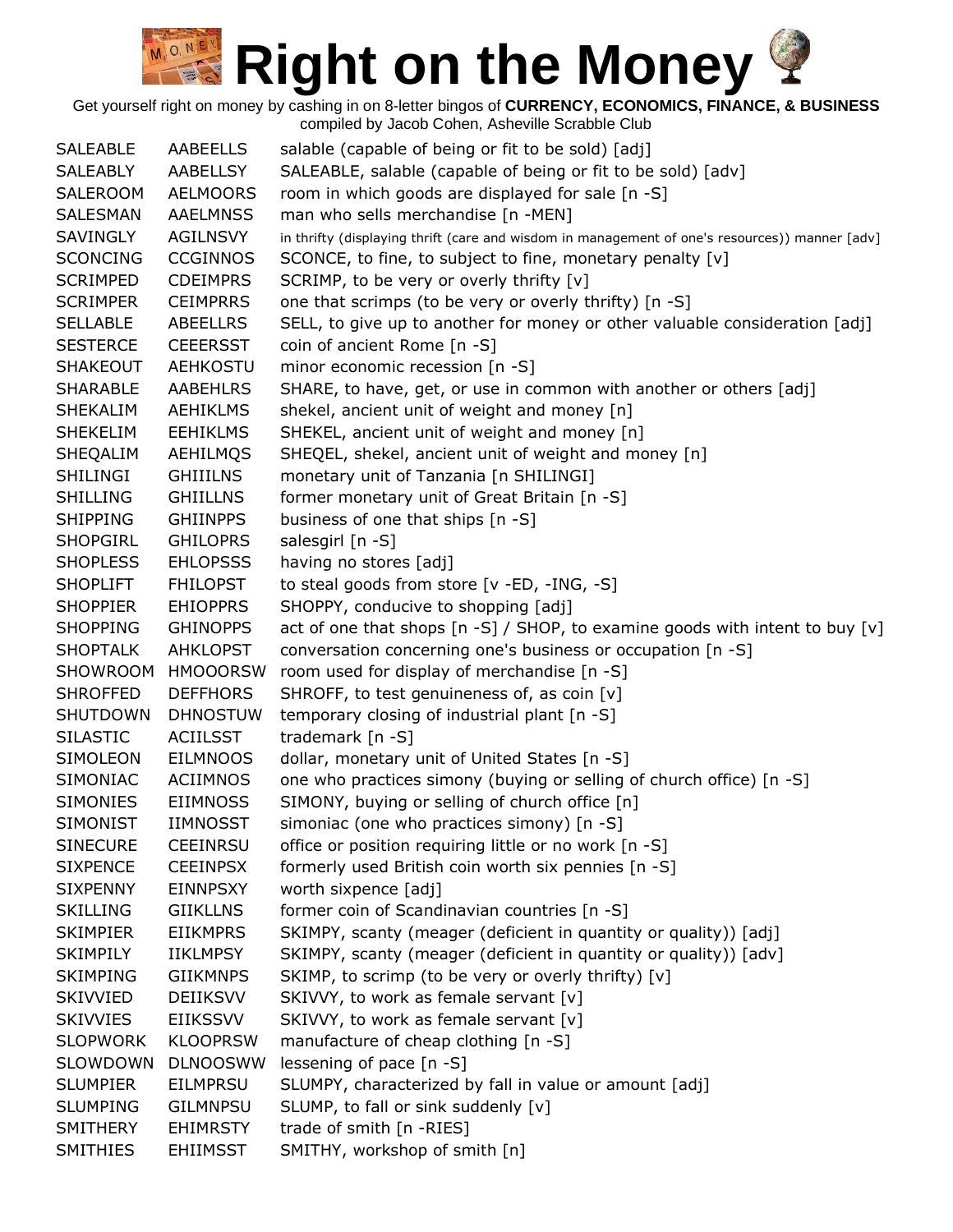| <b>SNIFFIER</b> | <b>EFFIINRS</b> | SNIFFY, sniffish (haughty (arrogant (overly convinced of one's own worth or importance))) [adj] |
|-----------------|-----------------|-------------------------------------------------------------------------------------------------|
| <b>SNIFFISH</b> | <b>FFHIINSS</b> | haughty (arrogant (overly convinced of one's own worth or importance)) [adj]                    |
| <b>SNOTTIER</b> | <b>EINORSTT</b> | SNOTTY, arrogant (overly convinced of one's own worth or importance) [adj]                      |
| SNOTTILY        | <b>ILNOSTTY</b> | SNOTTY, arrogant (overly convinced of one's own worth or importance) [adv]                      |
| <b>SOLVENCY</b> | <b>CELNOSVY</b> | ability to pay all debts [n -CIES]                                                              |
| <b>SPANSULE</b> | <b>AELNPSSU</b> | trademark [n -S]                                                                                |
| <b>SPENDIER</b> | <b>DEEINPRS</b> | SPENDY, expensive [adj]                                                                         |
| <b>SPENDING</b> | <b>DEGINNPS</b> | SPEND, to pay out [v]                                                                           |
| <b>SPLURGER</b> | <b>EGLPRRSU</b> | one that splurges, to spend money lavishly [n -S]                                               |
| <b>SPOLIATE</b> | <b>AEILOPST</b> | to plunder (to rob of goods by force) [v -D, -TING, -S]                                         |
| <b>SPURIOUS</b> | <b>IOPRSSUU</b> | not genuine (authentic (conforming to fact and therefore worthy of belief)) [adj]               |
| <b>SQUIREEN</b> | EEINQRSU        | owner of small estate [n -S]                                                                    |
| <b>STABLISH</b> | <b>ABHILSST</b> | to establish [v -ED, -ING, -ES]                                                                 |
| <b>STELLITE</b> | <b>EEILLSTT</b> | trademark [n -S]                                                                                |
| <b>STERLING</b> | <b>EGILNRST</b> | British money [n -S]                                                                            |
| <b>STIFFING</b> | <b>FFGIINST</b> | STIFF, to cheat someone by not paying [v]                                                       |
| <b>STILLAGE</b> | <b>AEGILLST</b> | low platform on which to keep goods off floor [n -S]                                            |
| <b>STINGIER</b> | <b>EGIINRST</b> | STINGY (unwilling to spend or give) [adj                                                        |
| <b>STINGILY</b> | <b>GIILNSTY</b> | in stingy (unwilling to spend or give) manner [adv]                                             |
| <b>STOCKAGE</b> | <b>ACEGKOST</b> | amount of supplies on hand [n -S]                                                               |
| <b>STOCKING</b> | <b>CGIKNOST</b> | STOCK, to keep for future sale or use [v]                                                       |
| <b>STOCKIST</b> | <b>CIKOSSTT</b> | one who stocks goods (something that is good) [n -S]                                            |
| <b>STOREMAN</b> | <b>AEMNORST</b> | man who looks after stored goods [n -MEN]                                                       |
| <b>STOTINKA</b> | <b>AIKNOSTT</b> | monetary unit of Bulgaria [n -KI]                                                               |
| <b>STOTINKI</b> | <b>IIKNOSTT</b> | stotinka, monetary unit of Bulgaria [n]                                                         |
| <b>STOTINOV</b> | <b>INOOSTTV</b> | stotin, former monetary unit of Slovenia [n]                                                    |
| <b>STOWAWAY</b> | <b>AAOSTWWY</b> | one who hides aboard conveyance to obtain free passage [n -S]                                   |
| <b>STRUMPET</b> | <b>EMPRSTTU</b> | prostitute [n -S]                                                                               |
| <b>STUMPAGE</b> | <b>AEGMPSTU</b> | uncut marketable timber [n -S]                                                                  |
| <b>SUBCLAIM</b> | ABCILMSU        | subordinate claim [n -S]                                                                        |
| <b>SUBCLERK</b> | <b>BCEKLRSU</b> | subordinate clerk [n -S]                                                                        |
| <b>SUBPRIME</b> | <b>BEIMPRSU</b> | denoting loan that is at higher interest rate than prime rate [adj]                             |
| <b>SUBTRADE</b> | ABDERSTU        | specialist hired by general contractor [n -S]                                                   |
| <b>SUPERTAX</b> | <b>AEPRSTUX</b> | additional tax [n -ES]                                                                          |
| <b>SURTAXED</b> | <b>ADERSTUX</b> | SURTAX, to assess with extra tax [v]                                                            |
| <b>SURTAXES</b> | <b>AERSSTUX</b> | SURTAX, to assess with extra tax [v]                                                            |
| <b>SWAPPING</b> | <b>AGINPPSW</b> | SWAP, to trade, to give in exchange for another commodity [v]                                   |
| <b>SWINDLER</b> | <b>DEILNRSW</b> | one that swindles, to take money or property from by fraudulent means [n -S]                    |
| <b>SWOPPING</b> | <b>GINOPPSW</b> | SWOP, to swap, to trade, [v]                                                                    |
| SYNDICAL        | <b>ACDILNSY</b> | SYNDIC, business agent [adj]                                                                    |
|                 |                 | T 8s                                                                                            |
| TAKEAWAY        | <b>AAAEKTWY</b> | prepared food to be taken away from its place of sale [n -S]                                    |
| <b>TARIFFED</b> | <b>ADEFFIRT</b> | TARIFF, to tax imported or exported goods [v]                                                   |
| <b>TARTIEST</b> | AEIRSTTT        | TARTY, suggestive of prostitute [adj]                                                           |
| <b>TAXATION</b> | <b>AAINOTTX</b> | process of taxing [n -S]                                                                        |
| <b>TAXINGLY</b> | <b>AGILNTXY</b> | in onerous (burdensome or oppressive) manner [adv]                                              |
| <b>TAXPAYER</b> | AAEPRTXY        | one that pays taxes [n -S]                                                                      |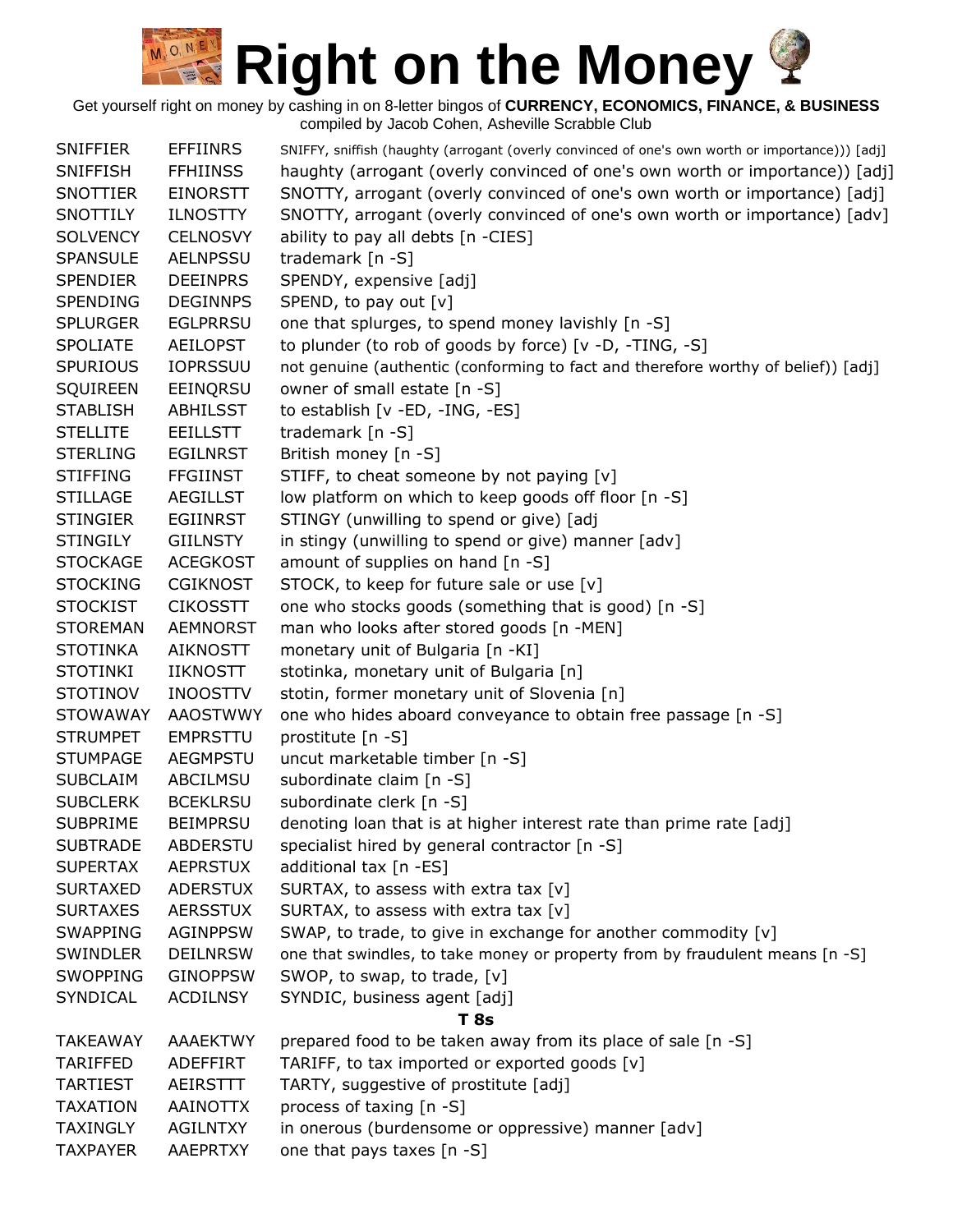| <b>TELESHOP</b> | <b>EEHLOPST</b> | to shop by interactive telecommunications systems [v -PPED, -PPING, -S]                         |
|-----------------|-----------------|-------------------------------------------------------------------------------------------------|
| <b>TENANTED</b> | <b>ADEENNTT</b> | TENANT, to inhabit (to live in) [v]                                                             |
| <b>TENANTRY</b> | <b>AENNRTTY</b> | tenancy (temporary occupancy of something that belongs to another) [n -RIES]                    |
| <b>TENDERED</b> | <b>DDEEENRT</b> | TENDER, to present for acceptance [v]                                                           |
| <b>TENPENCE</b> | <b>CEEENNPT</b> | sum of ten pennies [n -S]                                                                       |
| <b>TENPENNY</b> | <b>EENNNPTY</b> | worth tenpence [adj]                                                                            |
| <b>TENTPOLE</b> | <b>EELNOPTT</b> | big-budget movie whose high earnings are intended to offset cost of less profitable ones [n -S] |
| <b>TERYLENE</b> | <b>EEELNRTY</b> | trademark $[n -S]$                                                                              |
| THIRLAGE        | AEGHILRT        | obligation requiring feudal tenants to grind grain at certain mill [n -S]                       |
| <b>TIGHTWAD</b> | <b>ADGHITTW</b> | miser, one who hoards money greedily [n -S]                                                     |
| <b>TIMEWORK</b> | <b>EIKMORTW</b> | work paid for by hour or by day [n -S]                                                          |
| <b>TINSELLY</b> | <b>EILLNSTY</b> | cheaply gaudy [adj]                                                                             |
| <b>TIPSHEET</b> | <b>EEHIPSTT</b> | publication with tips for betting on races or investing in stocks [n -S]                        |
| <b>TITHABLE</b> | ABEHILTT        | subject to payment of tithes [adj]                                                              |
| <b>TOLARJEV</b> | <b>AEJLORTV</b> | TOLAR, former monetary unit of Slovenia [n]                                                     |
| <b>TOLLGATE</b> | <b>AEGLLOTT</b> | to block business deal pending payment of bribe [v -D, -TING, -S]                               |
| <b>TOPLOFTY</b> | <b>FLOOPTTY</b> | haughty (arrogant (overly convinced of one's own worth or importance)) [adj -TIER, TIEST]       |
| <b>TRADABLE</b> | AABDELRT        | TRADE, to give in exchange for another commodity [adj]                                          |
| <b>TRADEOFF</b> | <b>ADEFFORT</b> | giving up of one thing in return for another [n -S]                                             |
| <b>TRASHING</b> | <b>AGHINRST</b> | TRASH, to free from trash (worthless or waste matter) [v]                                       |
| <b>TREASURE</b> | <b>AEERRSTU</b> | to value highly [v -D, -RING, -S]                                                               |
| <b>TRIACTOR</b> | <b>ACIORRTT</b> | trifecta (system of betting) [n -S]                                                             |
| <b>TRIENTES</b> | <b>EEINRSTT</b> | triens, coin of ancient Rome [n]                                                                |
| <b>TROAKING</b> | <b>AGIKNORT</b> | TROAK, to troke (to exchange (to give and receive reciprocally)) [v]                            |
| <b>TROCKING</b> | <b>CGIKNORT</b> | TROCK, to troke (to exchange (to give and receive reciprocally)) [v]                            |
| <b>TROLLOPY</b> | <b>LLOOPRTY</b> | TROLLOP, prostitute [adj]                                                                       |
| <b>TRUCKAGE</b> | <b>ACEGKRTU</b> | transportation of goods by trucks [n -S]                                                        |
| <b>TRUCKING</b> | <b>CGIKNRTU</b> | truckage (transportation of goods by trucks) [n -S] / TRUCK, to transport by truck [v]          |
| <b>TRUMPERY</b> | <b>EMPRRTUY</b> | worthless finery [n -RIES]                                                                      |
| <b>TRUSTIER</b> | <b>EIRRSTTU</b> | TRUSTY, worthy of trust [adj]                                                                   |
| <b>TRUSTIES</b> | <b>EIRSSTTU</b> | TRUSTY, one worthy of trust [n]                                                                 |
| <b>TRUSTILY</b> | <b>ILRSTTUY</b> | TRUSTY, worthy of trust [adv]                                                                   |
| <b>TUCKSHOP</b> | <b>CHKOPSTU</b> | confectioner's shop [n -S]                                                                      |
| <b>TUPPENCE</b> | <b>CEENPPTU</b> | twopence, British coin worth two pennies [n -S]                                                 |
| <b>TUPPENNY</b> | <b>ENNPPTUY</b> | twopenny (worth twopence) [adj]                                                                 |
| TWISTING        | <b>GIINSTTW</b> | form of trickery used in selling life insurance [n -S]                                          |
| <b>TWOPENCE</b> | <b>CEENOPTW</b> | British coin worth two pennies [n -S]                                                           |
| <b>TWOPENNY</b> | <b>ENNOPTWY</b> | worth twopence [adj]                                                                            |
|                 |                 | <b>U</b> 8s                                                                                     |
| UNBILLED        | <b>BDEILLNU</b> | bill, to present statement of costs to [adj]                                                    |
| <b>UNBOUGHT</b> | <b>BGHNOTUU</b> | not bought (to purchase (to acquire by payment of money)) [adj]                                 |
| <b>UNBUNDLE</b> | <b>BDELNNUU</b> | to price separately [v -D, -LING, -S]                                                           |
| <b>UNBURDEN</b> | <b>BDENNRUU</b> | to free from burden [v -ED, -ING, -S]                                                           |
| <b>UNCASHED</b> | <b>ACDEHNSU</b> | CASH, to convert into cash, ready money [adj]                                                   |
| <b>UNCOINED</b> | CDEINNOU        | COIN, to make coins, metal currency [adj]                                                       |
| <b>UNDERBID</b> | <b>BDDEINRU</b> | to bid lower than [v UNDERBID, -ING, -S]                                                        |
| <b>UNDERBUY</b> | <b>BDENRUUY</b> | to buy at lower price than [v -BOUGHT, -ING, -S]                                                |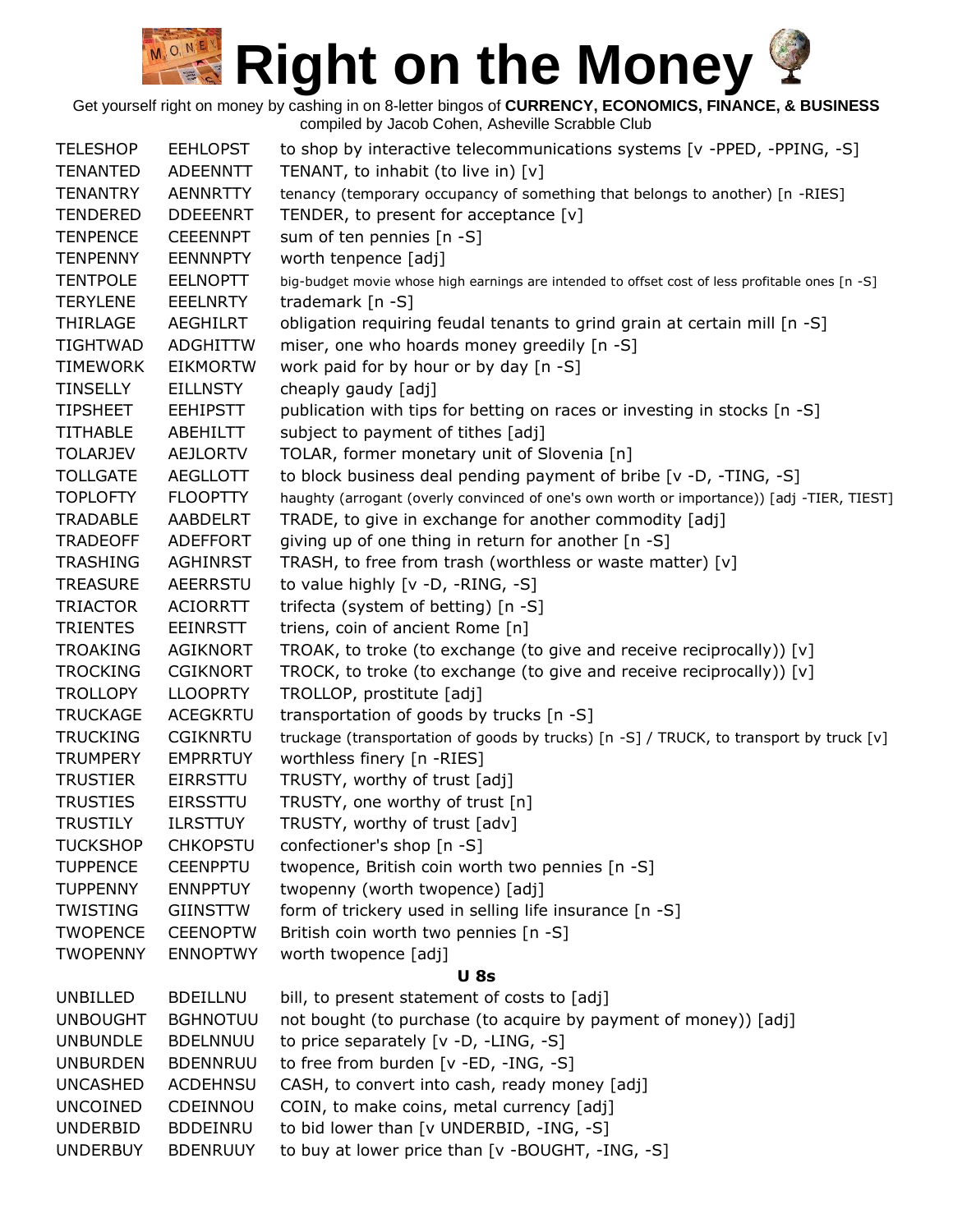| <b>UNDERLET</b>      | <b>DEELNRTU</b>             | to lease at less than usual value [v UNDERLET, -ING, -S]                                  |
|----------------------|-----------------------------|-------------------------------------------------------------------------------------------|
| <b>UNDERPAY</b>      | ADENPRUY                    | to pay less than is deserved [v -AID, -ING, -S]                                           |
| <b>UNDERTAX</b>      | <b>ADENRTUX</b>             | to tax less than usual amount [v -ED, -ING, -ES]                                          |
| <b>UNDULANT</b>      | <b>ADLNNTUU</b>             | undulating [adj]                                                                          |
| <b>UNDULATE</b>      | ADELNTUU                    | to move with wavelike motion [v -D, -TING, -S]                                            |
| <b>UNEARNED</b>      | ADEENNRU                    | not earned (to gain or deserve for one's labor or service) [adj]                          |
| <b>UNFUNDED</b>      | <b>DDEFNNUU</b>             | FUND, to provide money for [adj]                                                          |
| <b>UNGIFTED</b>      | <b>DEFGINTU</b>             | not gifted (to present with gift (something given without charge)) [adj]                  |
| <b>UNGIVING</b>      | GGIINNUV                    | not giving (to transfer freely to another's possession) [adj]                             |
| <b>UNGOTTEN</b>      | <b>EGNNOTTU</b>             | not obtained (to gain possession of) [adj]                                                |
| <b>UNGREEDY</b>      | <b>DEEGNRUY</b>             | not greedy (marked by greed) [adj]                                                        |
| <b>UNIONISE</b>      | EIINNOSU                    | to unionize (to form into union) [v -D, -SING, -S]                                        |
| <b>UNIONISM</b>      | <b>IIMNNOSU</b>             | principle of forming union [n -S]                                                         |
| <b>UNIONIST</b>      | IINNOSTU                    | advocate of unionism [n -S]                                                               |
| <b>UNIONIZE</b>      | EIINNOUZ                    | to form into union [v -D, -ZING, -S]                                                      |
| <b>UNITRUST</b>      | <b>INRSTTUU</b>             | type of annuity trust [n -S]                                                              |
| <b>UNLEASED</b>      | ADEELNSU                    | LEASE, to grant temporary use of in exchange for rent [adj]                               |
| <b>UNLEVIED</b>      | <b>DEEILNUV</b>             | not levied (to impose or collect by legal authority) [adj]                                |
| <b>UNPAYING</b>      | AGINNPUY                    | PAY, to give money or something of value in exchange for goods or services [adj]          |
| <b>UNPRICED</b>      | CDEINPRU                    | PRICE, to set value on [adj]                                                              |
| UNPRIZED             | <b>DEINPRUZ</b>             | not prized (to value highly) [adj]                                                        |
| <b>UNREPAID</b>      | ADEINPRU                    | not repaid (to pay back) [adj]                                                            |
| UNRETIRE             | EEINRRTU                    | to return to work after having taken retirement [v -D, -RING, -S]                         |
| <b>UNSERVED</b>      | <b>DEENRSUV</b>             | not served (to work for) [adj]                                                            |
| <b>UNSHARED</b>      | ADEHNRSU                    | not shared (to have, get, or use in common with another or others) [adj]                  |
| <b>UNTRUSTY</b>      | <b>NRSTTUUY</b>             | not trusty (worthy of trust) [adj]                                                        |
| <b>UNVALUED</b>      | ADELNUUV                    | VALUE, to estimate value (quality that renders thing useful or desirable) of [adj]        |
| <b>UNVESTED</b>      | <b>DEENSTUV</b>             | not vested (to place in control of) [adj]                                                 |
| <b>UNWORTHY</b>      | <b>HNORTUWY</b>             | not worthy (having value or merit) [adj -HIER, HIEST] / unworthy person [n -HIES]         |
| <b>UPGRADE</b>       | ADEGPRU                     | to raise to higher grade or standard [v -D, -DING, -S]                                    |
| <b>UPMARKET</b>      | AEKMPRTU                    | upscale [adj]                                                                             |
| <b>USURIOUS</b>      | <b>IORSSUUU</b>             | practicing usury [adj]                                                                    |
|                      |                             | V 8s                                                                                      |
| VAGRANCY             | <b>AACGNRVY</b>             | state of being vagrant (wanderer with no apparent means of support) [n -CIES]             |
| VALORISE             | <b>AEILORSV</b>             | to valorize (to establish and maintain price of by governmental action) [v -D, -SING, -S] |
| VALORIZE             | AEILORVZ                    | to establish and maintain price of by governmental action [v -D, -ZING, -S]               |
| VALUABLE<br>VALUABLY | AABELLUV<br>AABLLUVY        | possession of value [n -S]<br>with value [adv]                                            |
| VALUATED             |                             | VALUATE, to appraise (to set value on) [v]                                                |
| <b>VALUATES</b>      | AADELTUV<br><b>AAELSTUV</b> | VALUATE, to appraise (to set value on) [v]                                                |
| <b>VALUATOR</b>      | AALORTUV                    | one that valuates (to appraise (to set value on)) [n -S]                                  |
| VASELINE             | <b>AEEILNSV</b>             |                                                                                           |
| <b>VENDABLE</b>      | ABDEELNV                    | trademark [v -D, -NING, -S]<br>vendible (salable article) [n -S]                          |
| <b>VENDEUSE</b>      | <b>DEEENSUV</b>             | saleswoman [n -S]                                                                         |
| <b>VENDIBLE</b>      | <b>BDEEILNV</b>             | salable article [n -S]                                                                    |
| <b>VENDIBLY</b>      | <b>BDEILNVY</b>             | salably (capable of being or fit to be sold) [adv]                                        |
| <b>VENTURER</b>      | <b>EENRRTUV</b>             | one that ventures (to risk (to expose to risk (chance of injury or loss))) [n -S]         |
|                      |                             |                                                                                           |